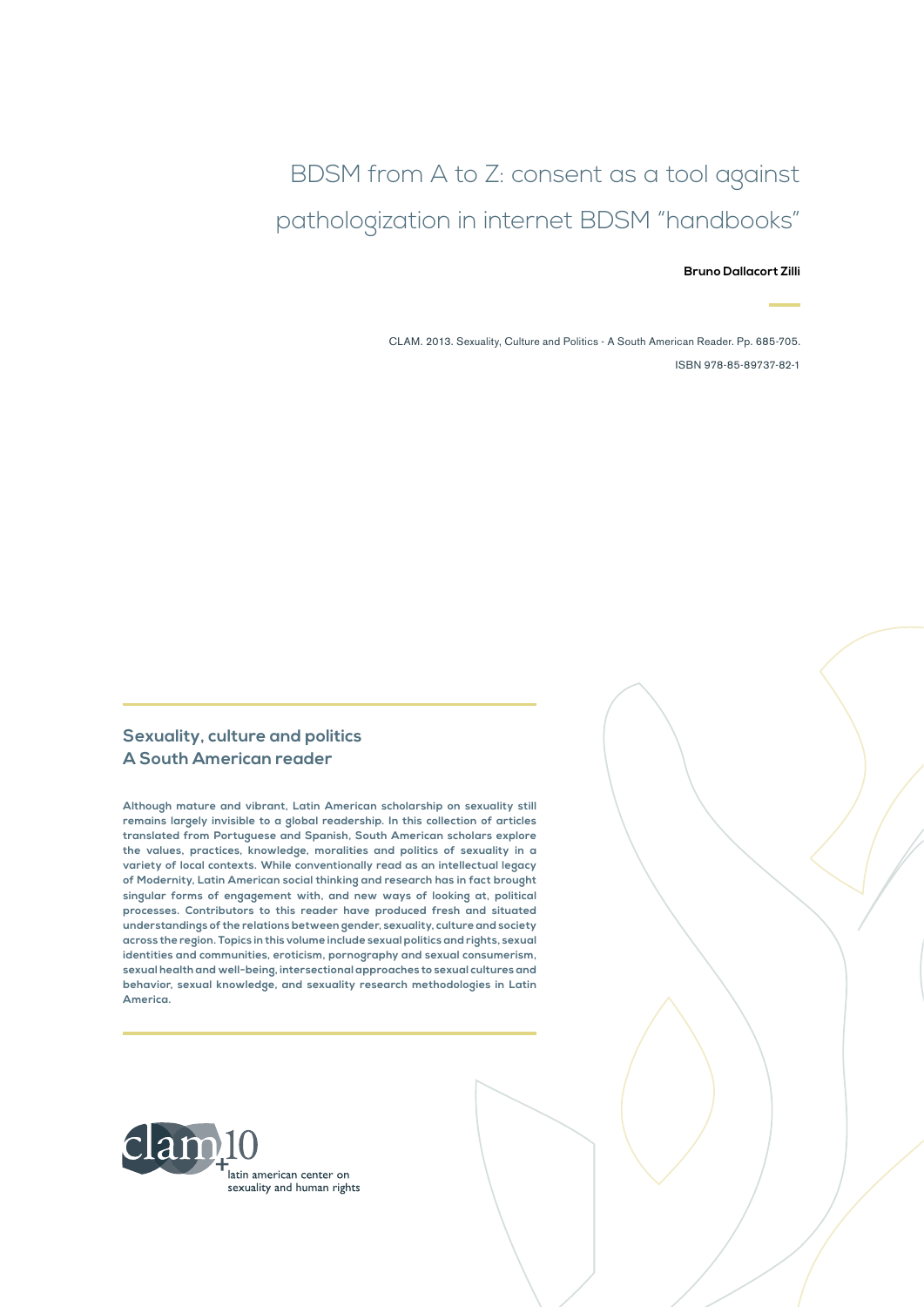# BDSM from A to Z: consent as a tool against pathologization in internet BDSM "handbooks"\*

**Bruno Dallacort Zilli\*\***

#### **Introduction1**

The acronym BDSM encompasses a variety of erotic activities. B stands for "bondage", often with ropes or handcuffs. The pair B and D stands for "bondage and discipline", the use of erotic fantasies of punishment, while D and S represent "domination and submission". These are fantasies where one "surrenders" to a sexual partner, roleplaying humiliation and abuse. The pair S and M stands for "sadism and masochism", or "sadomasochism"—the use of pain as erotic stimulation. Fetishism is also a BDSM practice, involving sexual arousal motivated by specific body parts or objects, such as feet or leather. This acronym was developed in an attempt to describe activities involving sexual content defined by two characteristics: these practices are classified as *sexual disorders* by psychiatry; and, among its adepts, the rules and definitions of BDSM are based upon the notion of respect for one's partner's consent. The social representations of BDSM associate it with sexual perversions such as sadism, masochism and fetishism. However, BDSM is a complex sub-culture that has expanded and established a tenuous claim as a sexual identity with political rights. BDSM adepts are in constant communication and they are politically organizing to fight stigma and the prejudices society at large currently holds regarding their practices.

The present study uses an approach taken from medical anthropology. Central to our analysis is a debate regarding the production of medical knowledge and rationality. For this reason, the present article does not offer up a review of the literature of the subject's treatment in the social sciences. Our research originated with a survey of articles dealing with sadomasochism in psychiatric journals (both in English and Portuguese).<sup>2</sup> These articles drew attention to the issue of sexual disorders and the existence of studies in psychiatry that are beginning to question whether certain sexual behaviors, such as sadomasochism, are pathological or not. While not exactly central to the current psychiatric field, these articles resonate with recent scholarly studies of

<sup>\*</sup> Translated from Portuguese by the author and reviewed by Thaddeus Blanchette. Originally published as: ZILLI, B. D. 2009. "BDSM de A a Z: a despatologização através do consentimento nos "manuais" da Internet". In: DÍAZ-BENITEZ, M.E. & C. E. FÍGARI (Eds.). *Prazeres Dissidentes*. Rio de Janeiro: 2009. P.481-508.

<sup>\*\*</sup> PhD, Researcher at the Latin American Center on Sexuality and Human Rights

<sup>1</sup> This article is based on the master's degree dissertation *Perversion Domesticated - Study of the BDSM legitimating discourse on the Internet and its dialog with psychiatry* (Zilli, 2007).

<sup>2</sup> These articles were surveyed as part of the "Sexuality in Psychiatric Classifications" research project, coordinated by Prof. Jane Russo (IMS/UERJ).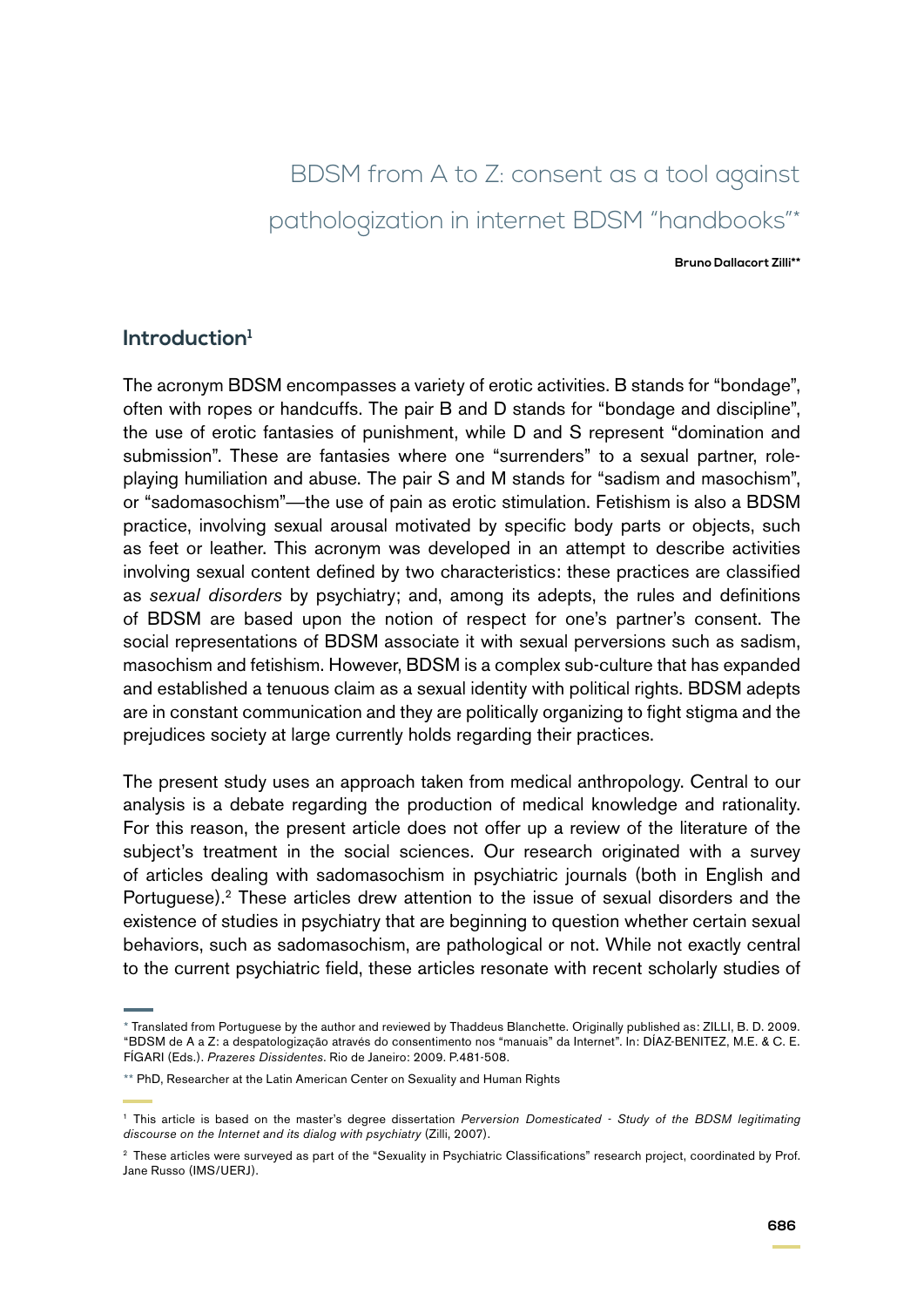sexuality.<sup>3</sup> The analysis presented here was built through an ethnographic survey of texts on the internet that discuss BDSM practices. Its analytical focus are those points where the legitimacy of BDSM contact the very medical definitions of sexual behaviors as pathological.

Currently, psychiatry textbooks classify these pathological sexual behaviors as "paraphilias", a subgroup of "Sexual and Gender Identity Disorders" (Manual, 2002). According to Foucault (2001), these categories were first described in medicine in the nineteenth century, mainly by psychiatry, which called them "perversions". The "medicalization" of sexual diversity was a general trend that characterized the interaction between medicine and society during the nineteenth century, incorporating into medical terminology behaviors that were already stigmatized or problematic for the notion of "traditional family". Psychiatry was a privileged agent in this process and its attempt to account for peripheral (in regard to marital sexuality) sexual phenomena led to the creation of social characters who were defined by their "sexual perversions". These phenomena were classified as "sexual deviations" and terms such as "sadism", "masochism", "fetishism" and "homosexuality" are important examples of the diagnoses produced in this period.

Today, in a phenomena such as BDSM, but also especially in the gay rights movement,<sup>4</sup> one can observe these once "perverse" actors struggling with strictly psychiatric/ pathological definitions of their sexuality as they attempt to claim a legitimate sexual identity. These claims are mainly expressed by an effort towards legitimacy that has very well defined goals and is expressed by an institutionalized *discourse* (Cf. Foucault, 2001). Psychiatry, however. is often used as a reference in these claims. Its scientific referendum is utilized in the argument that BDSM practices are not necessarily pathological or dangerous. Analysis of BDSM legitimization discourse reveals the central position which the concept of *consent* has as the main criteria to distinguish between a healthy sexuality and its pathological forms. Consent, in this case, is understood to be an exercise of individual will and an expression of the rational desire to engage in sexual activity.

# **The BDSM "handbook" on the Internet**

Discourses that seek to legitimize BDSM can be found on the internet on websites dedicated to this practice. Claims for a legitimate, non-pathological and decriminalized

<sup>3</sup> Cf. the work of Gregori (2004) presented in the Final Considerations and also Leite Jr. (2000). Duarte's discussion (1989) regarding Victorian psychiatry was also an inspiration for this study, particularly his analyses of Krafft-Ebing's as a of social (and sexual) life in the nineteenth century.

<sup>4</sup> The American gay movement's demands for a positive representation of homosexuality had a direct result upon American psychiatry, which in the early 1980's dropped homosexuality as a diagnostic category in its Diagnostic and Statistical Manual of Mental Disorders. In large part, this was due to direct pressures from the gay movement against the definition of homosexuality as a pathology. (Cf. Kutchins & Kirk, 1997)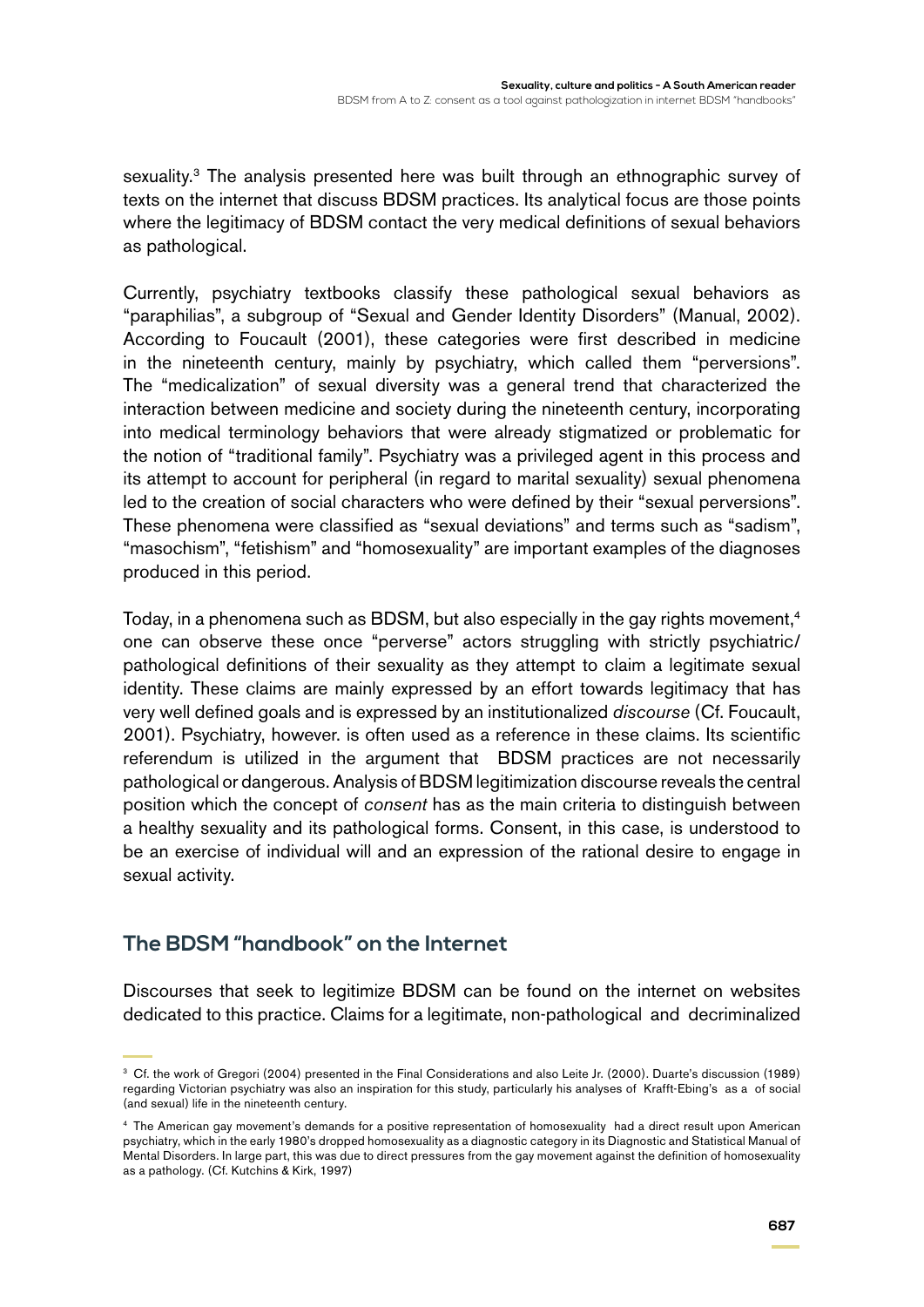characterization of BDSM are disseminated on the internet by BDSM defendants keeping in contact with one another. Being a medium that is characterized by its ease of communication, the promise of anonymity and the opportunity to contact people sharing mutual interests, the internet is ideal for the formation of identity groups creating different types of virtual communities. BDSM discourse supports the idea of group identity, a sense of belonging expressed through the acquisition of information on the techniques, concepts and definitions that are regarded as essential to BDSM practices.

A survey of the available texts on the internet shows that writings about BDSM occur in several formats: in the form of articles (with or without bibliographic references), journalistic notes, news reports (commented or not), stories and poems, among others. There is one format, however, that focuses specifically on the context of BDSM legitimacy. This format can be usefully labeled as "handbook". It is usually succinct and organized into topics, offering an overview of the important issues regarding legitimacy discourse, summarizing the most pertinent themes discussed by BSDM practitioners. Marked by an objective and formal approach, the "handbook" has spread among BDSM communities on the internet, since it is the type of material that flows easily into discussion spaces such as internet forums and mailing lists. It is also frequently published on BDSMdedicated pages. In fact, the proposed function of the "handbook" is to be on the fighting front for BDSM legitimacy, being one of the first contacts with BDSM for those who might be curious about it. This type of text aims to serve as a tool for clarification and giving ammunition to practitioners for them to defend their preferences. The effort for BDSM legitimacy has its spearhead in the "handbook", mainly because it organizes a vast amount of information available in an easy to read format..

There is not a single BDSM "handbook" on the Internet. Each group has its specific version. The content of the "handbook" remains virtually the same regardless of its origin or location in the internet, however. In part, this fact is due to the very nature of hypertext: it is no longer possible or necessary to differentiate a text or even a piece of it from its original location or the place of its copy because the data is diffused in the entire range of the hypertext via an infinite reproduction (Cf. Levy, 1996). This fact can be found in the occurrence in the many sites dealing with BSDM practices of multiple pieces of text or texts translated, reinvented, or simply copied.

Through more general observation of these pages one can get an idea of what types of claims are perceived by BDSM participants as representative of themselves and their practices. The need to be in contact with these claims is stipulated as the most important. Indeed, mastery of the content of the "handbook" seems to be a focus shared by all those who are committed to BDSM in the virtual communities. It is the acceptance of these claims that defines the "BDSM community" on the internet. Considering these facts, the present article aims to analyze the "handbook" collected on one Brazilian site created by Brazilian practitioners of BDSM, thus focusing our analysis of BDSM legitimacy claims on one concrete example.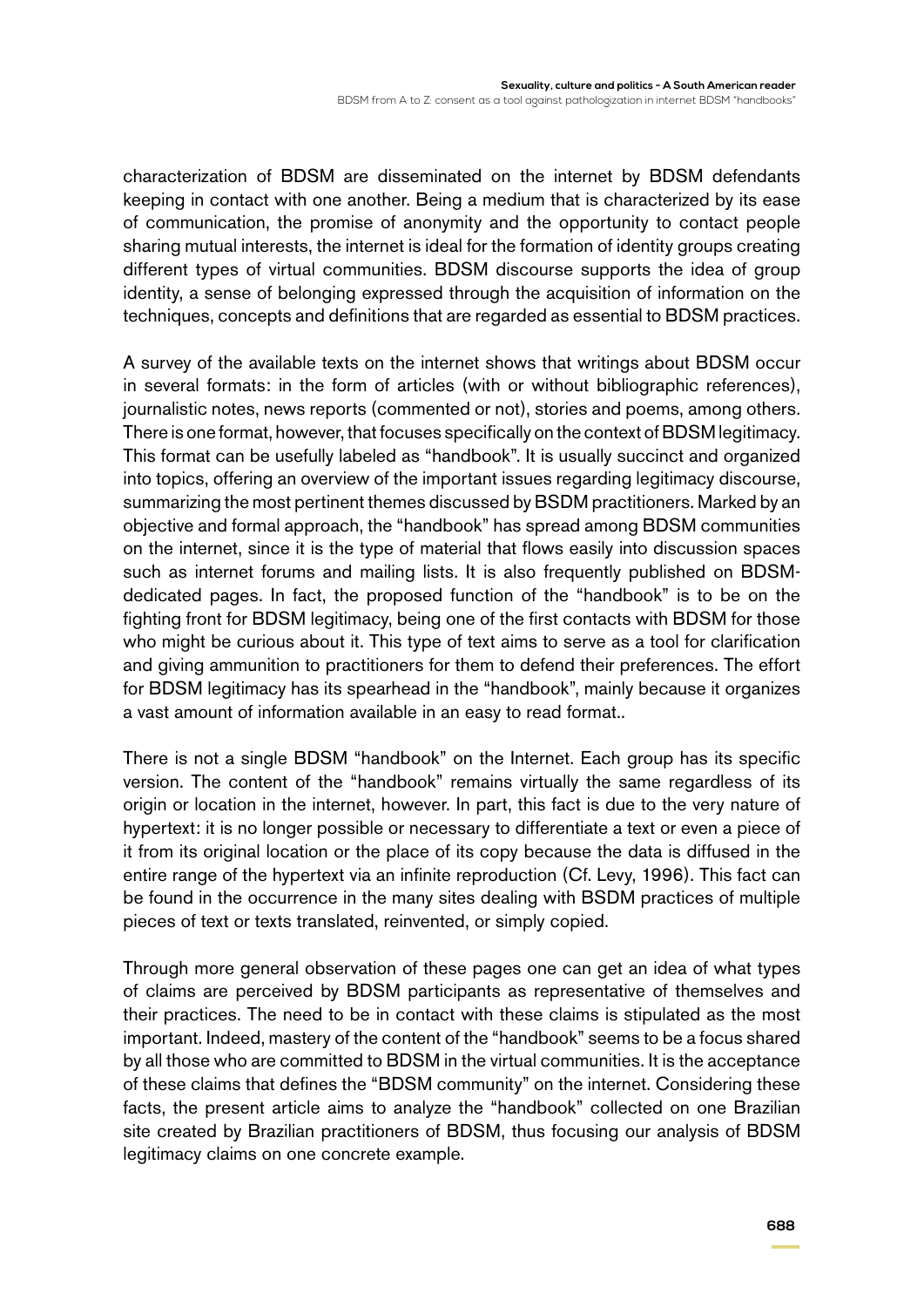# **Desejo Secreto ("Secret Desire")**

"Secret Desire" (http://www.desejosecreto.com.br/ $5$  is a website organized by the administrators of a mailing list of the same name. Indeed, one can consider the mailing list and the site to be a single institution. Many of the BDSM legitimacy claims on the internet are connected to a mailing list or forum, indicating the existence of a certain information flow in BDSM communities on the web. In fact, the story BDSM practitioners relate about these claims is that all conventions are defined in the debates (sometimes inflamed) that occur in areas of collective discussion. After systematic organization by the members who participated in the discussion, the material is published on the internet in "handbook" format. The forums thus serve as "melting pots" where content about BDSM legitimacy is continually (re)developed and refined. The uniformity of BDSM legitimacy claims on the Internet is partially associated with this constant updating, both in terms of content and in terms of the ability to attract new adepts.

The "Secret Desire" site discusses BDSM practices in several of its sections, presenting information copied from various sources. Part of the material is translated to Portuguese from American websites. In origin and content, "Secret Desire" illustrates some important features of BDSM legitimacy claims:

> 1) The assertion that BDSM is a set of sexual practices understood as a "lifestyle".

> 2) The need for healthy physical and mental BDSM practices, mediated by safety and consensual concerns. These concepts are defined by the phrase "SSC": safe, sane and consensual.

3) Concerns about the stigma of sexual perversion.

4) A dialogue with psychiatry, seeking legitimacy.

5) The influence of the U.S.A. and U.K. BDSM communities in the settings that characterize these practices.

6) The defense of the political right to sexual diversity for BDSM practitioners. 7) Encouragement for all practitioners of BDSM to master and be familiar with the technical jargon of BDSM activities in order to talk about and act according to an acceptable BDSM logic as expressed by "SSC". "Consent" is a category that dominates this jargon and it is central to understanding the meaning of "legitimate BDSM".

<sup>5</sup> This page is currently closed for new updates, but the entire content used for this study is still available.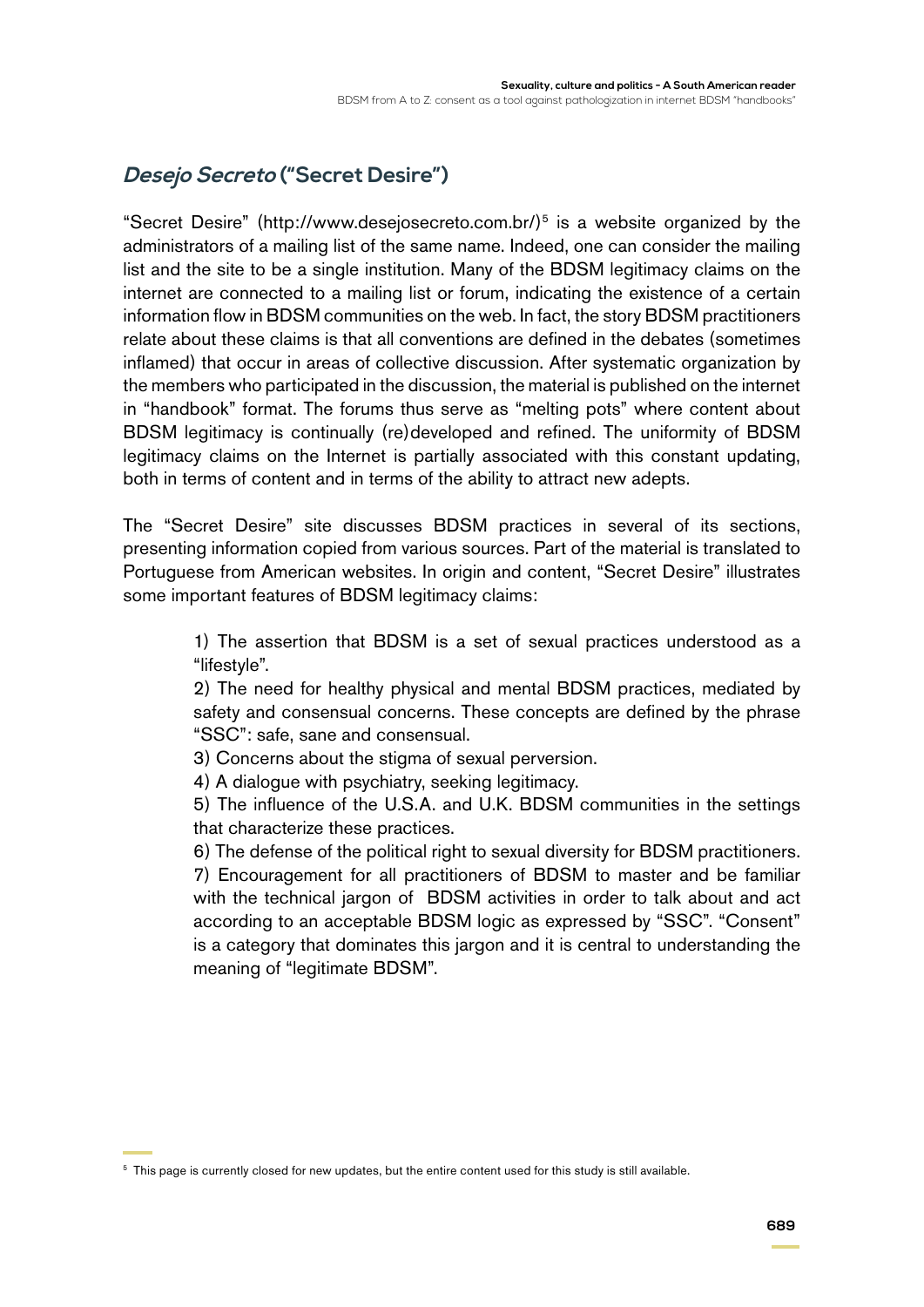# **The content of the BDSM "handbook"**

In its "What is BDSM?"6 section, "Secret Desire" presents a set of arguments that serve as an introduction. The psychiatric and academic fields, as well as other fields of knowledge, are frequently called upon to give a scientific basis for the legitimacy the site struggles towards. On "Secret Desire", one can access a version of this section in Portuguese and a link to the original English text of another type of "handbook": the list of FAQs (Frequently Asked Questions) from the "alt.sex.bondage" discussion forum (also referred to as "a.s.b.").<sup>7</sup> The list contains answers to frequently asked questions organized by the administrator of this American discussion group that has been active since 1995.<sup>8</sup> These questions range from issues on information for beginners and the curious to justifications regarding the validity and legitimacy of BDSM activities. We quote below from two examples taken from "Secret Desire", which are typical of the "Handbook" format and which illustrate our analysis of BDSM legitimacy claims. The quotes are from the internet and were made in italics, reproduced verbatim.

Through some basic definitions, BDSM legitimacy claims clarify what kinds of behavior are at stake when they refer to activities they want to represent. These claims build upon the idea of the existence of a set of practices that are sexual in nature and consented to by all its participants. Consent is the most basic notion of BDSM. It limits the universe being discussed in such a way that all considerations regarding the details of practices and relationships imply that BDSM activities are consensual and there is no actual abuse or violation of those involved. For the members of the community analyzed here, consent is what separates BDSM from criminality.

> Just so it is totally clear at the outset, NONE OF THIS MATERIAL ADVOCATES ANY KIND OF NONCONSENSUAL BEHAVIOR. What I am describing here is a variety of ways for lovers to enjoy one another, if and only if they both want to, and both give their consent.

> > [\(http://www.unrealities.com/adult/ssbb/a.htm](http://www.unrealities.com/adult/ssbb/a.htm))

#### And another example:

If everyone involved agrees to what is happening, it is not a crime. If they do not, then it is. This distinction is not in principle difficult to understand, and being involved in SM makes it very clear. SM practitioners are \_more\_ familiar with consent issues than most, and as such are \_less\_ likely to commit crimes of the sort that people

<sup>6</sup> http://www.desejosecreto.com.br/oquee/oquee.htm. These will be translated from material quoted in Portuguese, since the original English version is no longer available on the internet.

<sup>7</sup> http://www.desejosecreto.com.br/altsex/altsex.htm. These will be quoted here in the original English.

<sup>8</sup> http://www.unrealities.com/adult/ssbb/faq.htm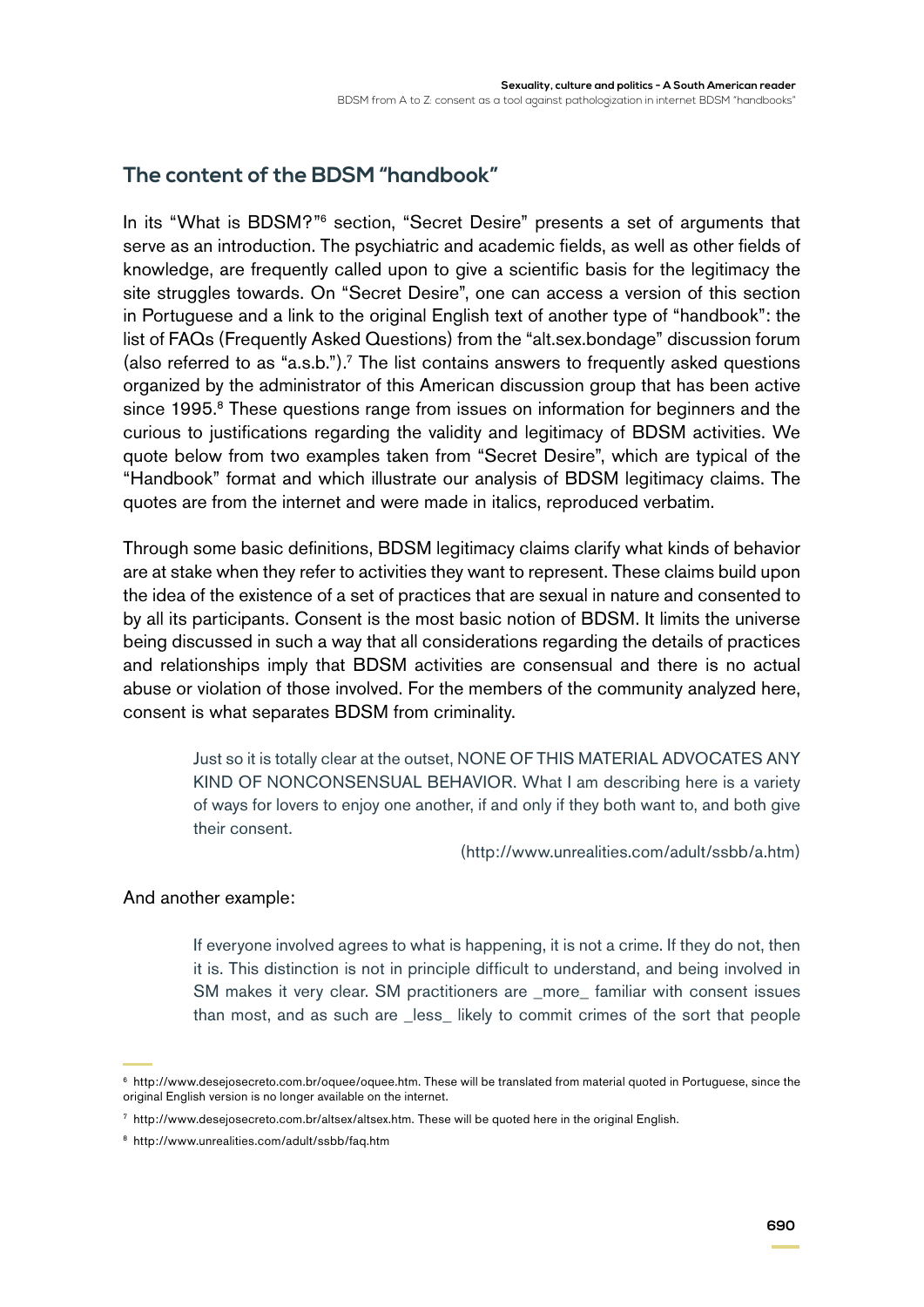confuse with SM. And NONE of the material in this FAQ advocates ANY kind of nonconsensual, criminal behavior.

(<http://www.unrealities.com/adult/ssbb/v.htm>)

A much emphasized definition of consent is that it involves the ability to assume responsibilities: a trait developed only by adults. Therefore, children are strictly barred from BDSM practices, as well as any sexual activity in general. This idea is also expressed by the notion that BDSM is "play". However, it is an adult form of play, because of its sexual content. Some participants in BDSM question the "real" meaning of the consenting act, of allowing oneself to be physically or psychologically "violated". These participants repudiate the idea that the nature of BDSM is a playful game or form of play. Debates about "real BDSM" are thus common, and in these the place of consent is questioned as a mediator of erotic stimulus.

Most BDSM adepts demonstrate constant dissatisfaction regarding the definitive definition of consent. References to these disagreements constantly recur in BDSM legitimacy debates on the internet because the existence of different interpretations of consent is perceived as a basic element of BDSM. As a whole, BDSM adepts preach respect for any point of view regarding their practices as long as consent remains the essential limit. However, there are certain contradictions in this attitude and one can perceive that the definition of consent is constantly being negotiated. This contradiction is perceived by the practitioners themselves as a kind of paradox inherent in the idea of consenting to be violated. This contradiction can be seen in the example bellow:

> Sometimes, discussion on a.s.b veers into a heated debate about what is involved in "real" dominance and submission or "real" BDSM play. (…) One thing is sure: attempting to set strict boundaries around what is and isn't "real" SM, or what is and isn't "true" submission or pain play or roleplay, is an endeavor fraught with peril. (…) One topic that does come up in this context, though, is whether only consensual SM is real SM--or rather, whether the term "SM" excludes any behaviors that are not consensual. As I stated in the beginning of this FAQ, I use "SM" here to refer to acts between consenting adults (…) a.s.b is largely composed of postings by people whose sexual practices are considered unhealthy or at least weird by many others. We recognize here that different people really do have different sexualities, and different preferences. Hence, we try to avoid blanket statements such as "Behavior X is WRONG!" or "Behavior X is NOT OK!" or more generally, "\_Your\_ kink is NOT OK!" We would instead say, "Your kink would not be OK \_for me\_. Here are some of the risks I see in that kink. How do you deal with them?"

> > (<http://www.unrealities.com/adult/ssbb/q.htm>)

In this example the value that is given to impartiality is very clear. The ideology of "one cannot judge" and "there is no right or wrong" is very strong in this discourse. The only exception is the condemnation for disrespecting the wishes (or pleasures) of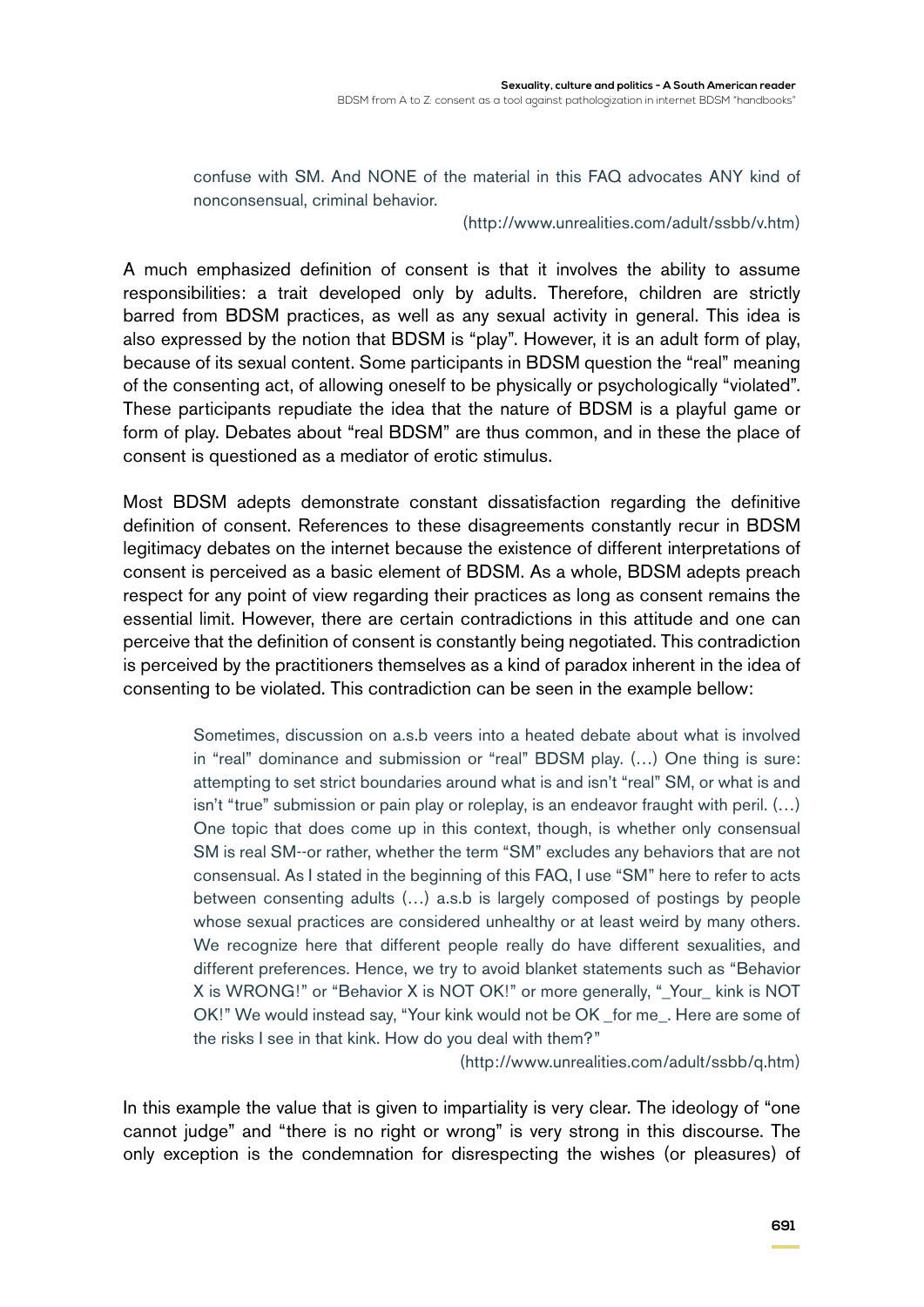another. The ideals of tolerance and impartiality highlight the fact that BDSM involves an enormous amount of practices, but not all adepts are fond of all activities. Taking this into account, the idea of a "BDSM community" can be more clearly defined as a combination of different people with different tastes, associated by the "kinkiness" of their sexual preferences. These people are in touch with one another through the internet, and look to legitimize their practices by presenting themselves as an organized and politicized sexual identity. The main claim to legitimacy is that only consenual sexual activities are part of BDSM. The understanding of consent is debated exhaustively so that it can be theoretically applied to every practice and context in the community. Because of this, its application is understood as controversial and subject to individual interpretation. One of the characteristics of BDSM legitimacy claims is thus the assertion that consent does not have a complete and closed definition, but needs to be constantly negotiated by practitioners.

### **BDSM Activities and the BDSM community: the "scene" and its "characters"**

One of the basic definitions in the BDSM "Handbook" is regarding the concepts of roles. The "active" role is associated with those individuals known as "tops" who perform activities of domination and are identified as sadistic personages. The "passive" role encompasses individuals known as "bottoms" who engage in submission and are represented as masochist.<sup>9</sup> BDSM sexual activities may also involve the use of tools or erotic paraphernalia: "sex toys". It can also be combined with various binding techniques known as "bondage". Such arrangements may be associated with fetishism: erotic preferences that range from the use of accessories and leather garments to the preference for specific body parts such as hair or feet. Any fetishist, with his or her myriad "fantasies", is also a BDSM character along with dominant sadistic tops, submissive bottoms and many other types.

These various characters in fact are sub-identities in BDSM culture. People are thus identified with the "alignment" of their choice and may look for texts, discussions and erotica more specific to their tastes. Sometimes the boundary between a given character and another is blurred. Someone can be identified as a sadist and a dominant, for example, with a fetish for leather who likes to immobilize the partner in bondage. The division between tops and bottoms seems to have a fairly clear boundary, however, but even this can be overcome in terms of the diverse experiences in the trajectories of a individual. Some people start as bottoms and become tops, or vice versa. Some people are even known as "switchers" and are defined by their eagerness to change roles.

<sup>&</sup>lt;sup>9</sup> While BDSM adepts use the same gay slang to describe the passive (penetrated) and active (penetrative) roles in sexual intercourse, their meanings are not the same. A BDSM bottom can execute the penetrative role if this is the function that he performs at the behest of his or her top (who will then be penetrated).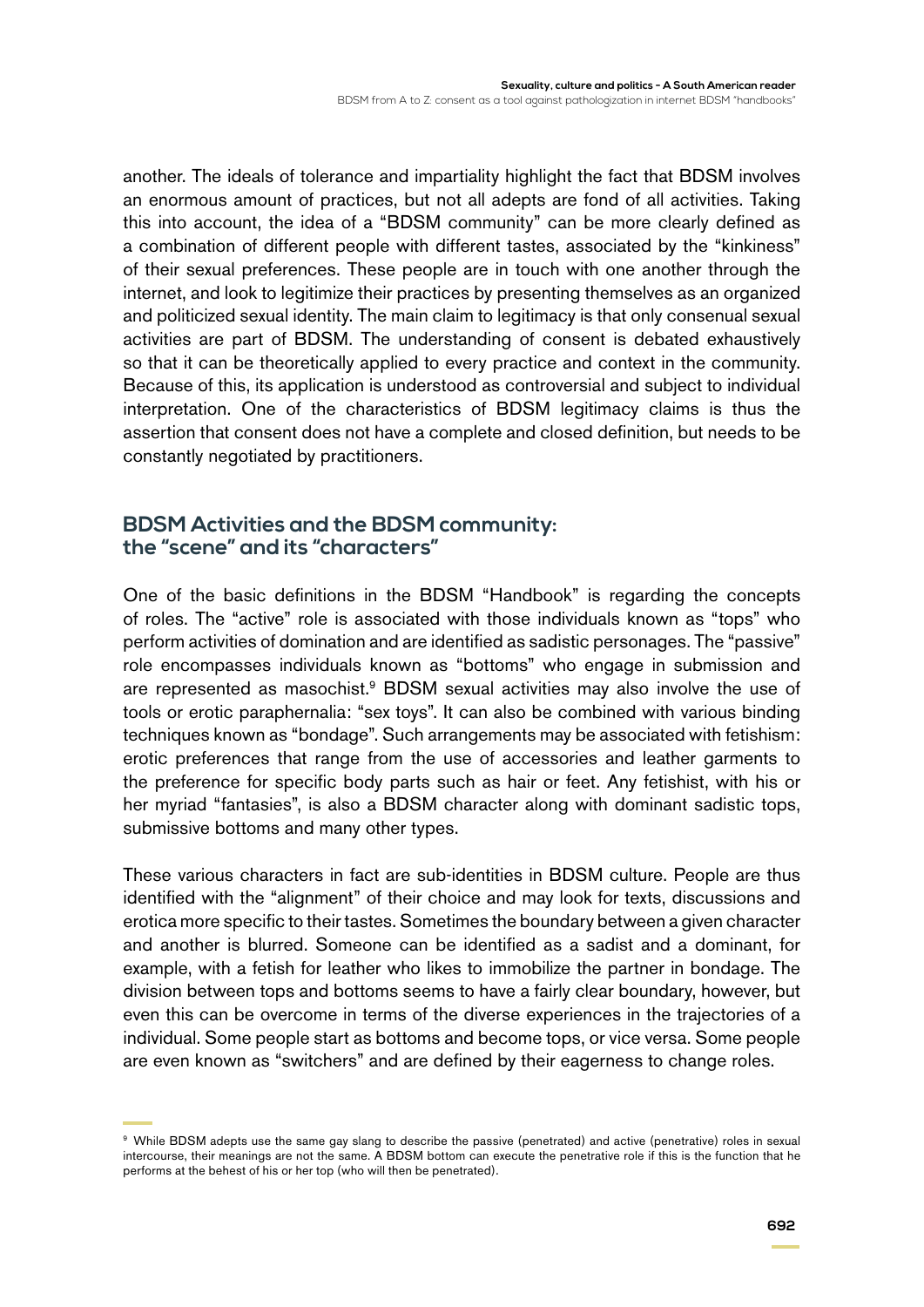The division in roles and the use of "fantasies" connect to the idea of BDSM activities as a "scene" interpreted by actors. "To make a scene" is to engage in a particular BDSM sexual activity which will be part of a BDSM play. The community of activists and practitioners is also sometimes known as "the BDSM scene." In this idea of a "scene", it is implicitly understood that BDSM sexual activity can be "turned on" and "off" and that it is not real life, but stands apart from "reality".10

> SM has definite connotations of theater. The fact that you are a submissive while you're playing sexually does not mean you are a pushover in real life, nor does your being a dominant while playing mean that you are an overbearing egotist. These are roles that you can play; you are in some sense an actor.

> > (<http://www.unrealities.com/adult/ssbb/b.htm>)

Because of this feature, a scene can (and should) be discussed in a time that is recognized as outside of the scene itself, which may be before it starts, during any interruption, or even after its completion. This time of dialogue between participants is meant to define what is and what is not working in accordance with the preferences of those engaged in the scene. The erotic elements of the scene are determined by mutual agreement before it starts, including how the scene can be stopped through a "safeword". The safeword allows a scene to be interrupted at any time via a predetermined code, which need not be a word, but could also be a gesture or other signal. The existence and dissemination of the safeword mechanism is thus one of the most recurrent arguments presented in BDSM legitimacy claims.

The safeword represents an ideal of control over the BDSM activity – even though the erotic goal of BDSM involves submission to a partner, or in other words, to abandon control. This is a point of contention for many practitioners when they discuss the "true" meaning of consent. However, the limits set by BDSM security rules determine that only what every participant desires is acceptable. The safeword guarantees security, emphasizing one thing considered essential for any BDSM relationship: communication. Communication allows negotiation to take place, which in turn opens the door to consent – and without consent there is no BDSM.

> A safeword needs to be taken seriously. Sometimes you may be playing with a top you don't know that well, and if they do something to you you don't want, it's important that you have a way to let them know, IMMEDIATELY. Especially if you're tied up or otherwise made helpless.

> > (<http://www.unrealities.com/adult/ssbb/c.htm>)

<sup>&</sup>lt;sup>10</sup> However, this assertion is often questioned when BDSM adepts debate over a more refined definition of consent, or in the attempts to characterize what would be "real BDSM", where violation is consented to but not role-played.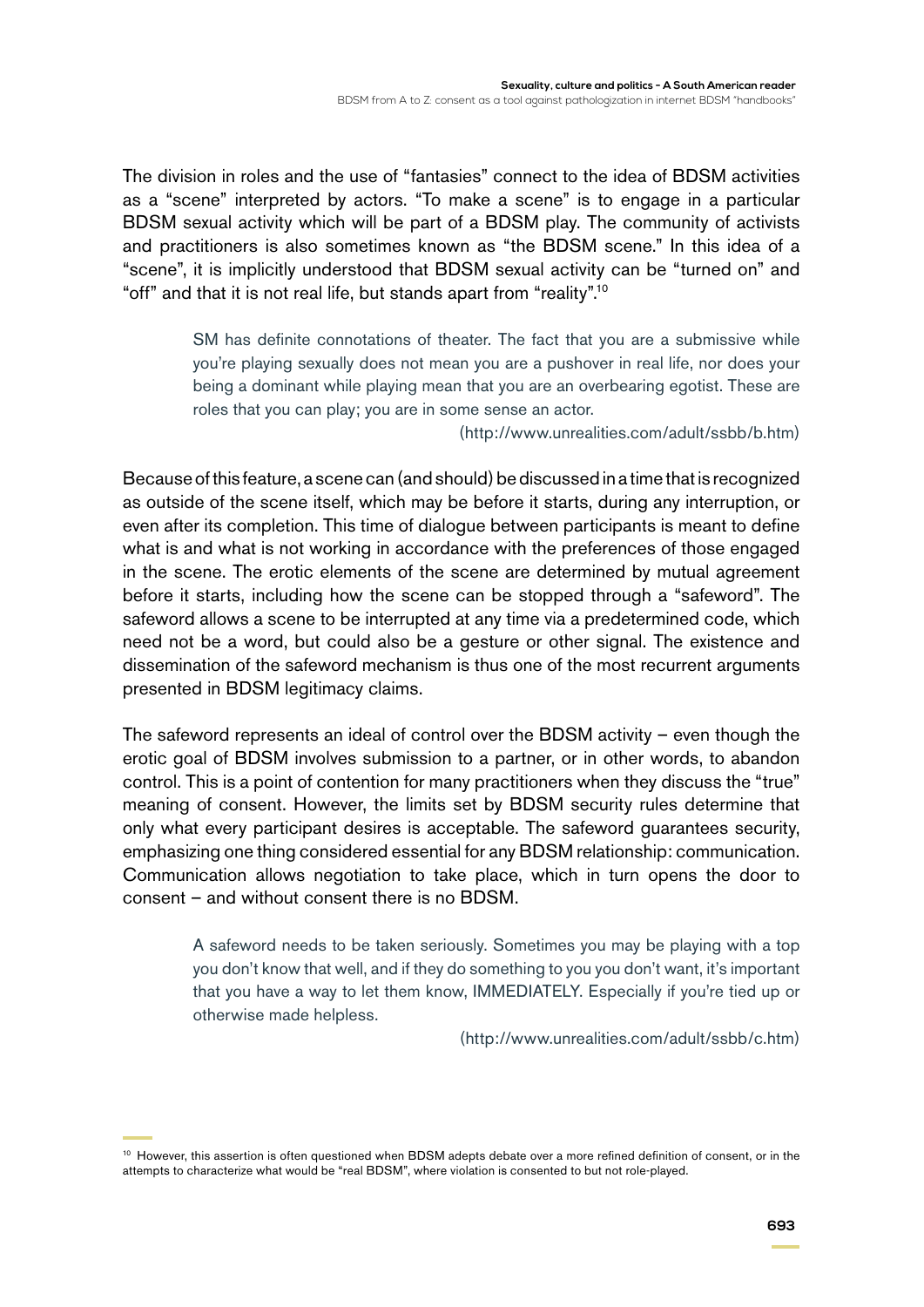# **The Games**

The distinction between physical and psychological stimulations and the definition that neither is exclusive or mandatory is also part of the basic definitions of BDSM:

> SM is a sexual orientation or a form of behavior between two or more adult partners. This behavior may include, but is not limited to this, the use of physical and / or psychological stimulation with the purpose of producing sexual arousal and satisfaction. Often, one partner assumes the active role (top or dominant) and the other assumes the passive or receptive role (bottom or submissive). Practitioners of SM may be heterosexual, bisexual, gay, transgender or intersex [sic].

> > (http://www.desejosecreto.com.br/oquee/ncsf01.htm)

A BDSM activity can be restricted to the psychological. It is then known as a relationship of "Dominance / submission", D/s<sup>11</sup> or DS. BDSM adepts who play these games talk in terms of psychological or emotional triggers that must be activated by both dominants and submissives in order to awaken feelings of subjection in a game of negotiation and exchange of power. These triggers involve humiliation and subjugation - sometimes construed as a manipulation of emotional or psychological pain. While not necessarily involving genital stimulation, or even physical contact, these activities are understood as sexual due to their erotic content, which is exciting for those involved. Trust and intimacy between the partners practicing BDSM are perceived as necessary in this experience, which is ideally understood as taking place in a relationship where the partners have a deep level of commitment and in which the emotional stimulation plays a key role. Commitment and complicity are precisely the sexually stimulating elements in this sort of relationship and they remain the basis of the consenting act, allowing one partner to consent to submitting to the other and for the dynamics of power exchange to occur seamlessly. Even when this sort of activity occurs outside of the context of a loving relationship,<sup>12</sup> DS is an erotic act because of the implicit trust it requires and the possibility of surrendering safely.

When a BDSM relationship is characterized by physical stimulation of any kind, pain becomes a central issue. According to the "handbook", pain is perceived as a powerful erotic stimulus, but it must always be carefully and technically managed. The ideal objective is to cause intense pleasure through the application of sensory triggers that cause / increase the participants' sexual arousal. It is thus clear that BDSM pleasure is not related to "pain" simply, but to pain as associated with pleasure: pain administered in a specific way, technically and with the sole intention of erotic stimulation. This relationship is known as SM, or sadomasochism. It is understood that there is not a

<sup>&</sup>lt;sup>11</sup> The letter S for submission is commonly used in lower case as a mark of subjection.

 $12$  There are professionals hired to be tops in a scene where the relationship is strictly a business one (this is one of the meanings of Dominatrix). BDSM legitimacy discourse does not deal with these situations outside of the very generic recommendation for a clear negotiation of all elements of the scene that will be performed.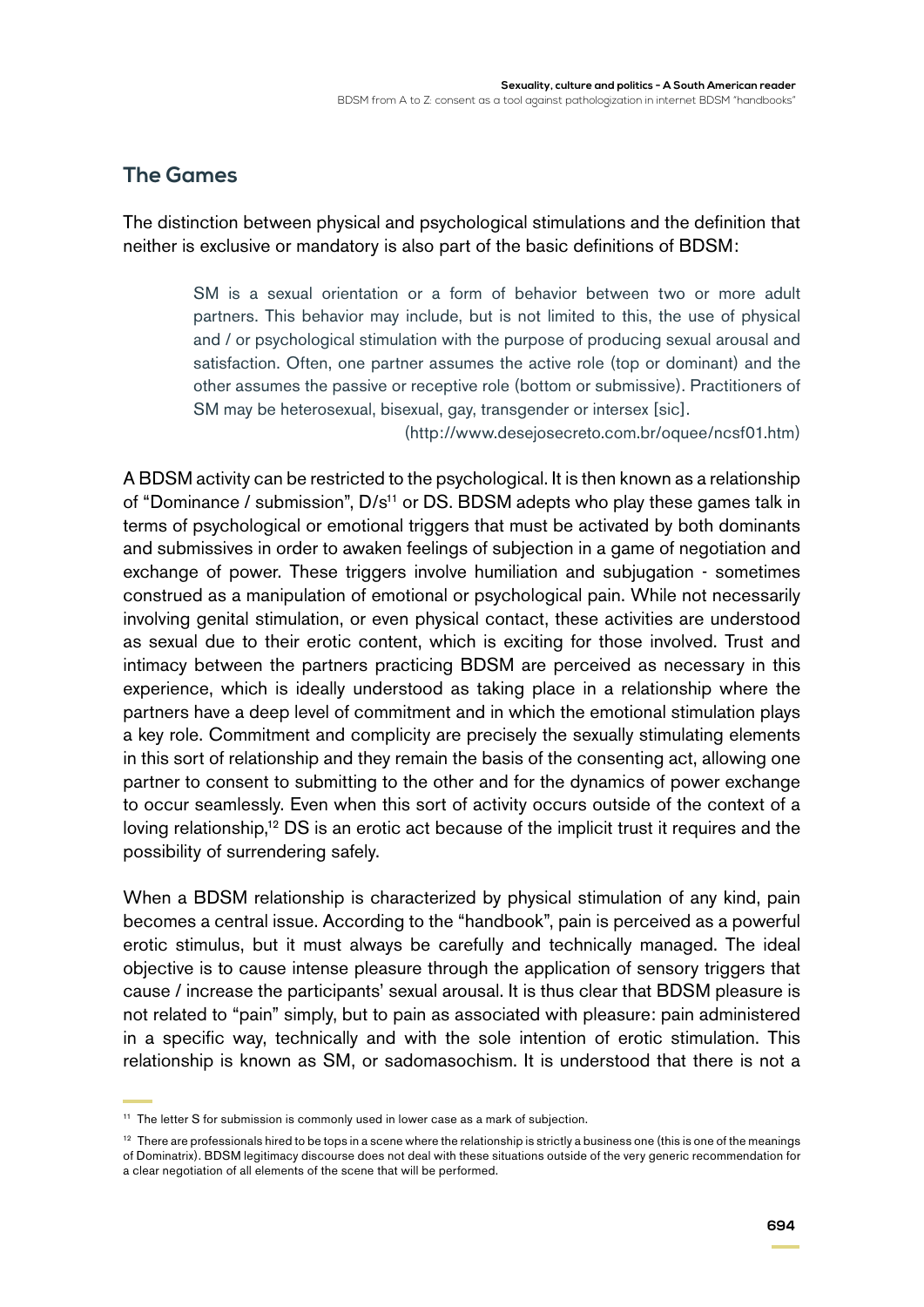clear separation between DS and SM, which is well expressed in the presence of both in the BDSM acronym. For pain-based stimulation to have an erotic meaning, it must obviously be consented to. Because of this, the practice of sadomasochism blurs into the domination / submission relationship, which can include techniques of discipline (another meaning for the D in BDSM), since these can be as much psychological as physical. SM practice may also involve the use of bondage.

# **Sexual diversity and legitimacy: SSC–"Safe, Sane and Consensual", and regulation through community**

Another argument for legitimacy that establishes a basic definition situates BDSM as another form of sexual diversity. In accordance with this argument, BDSM is a legitimate erotic expression that can be practiced by adults of any sexual orientation. BDSM legitimacy claims emphasize that its practitioners are normal, that they are equal to anyone and that BDSM can be practiced by anyone so inclined. The only limit is consent. This argument seeks to differentiate BDSM from criminal individuals and behavior. It is also applied to the debate regarding the "real" nature of BDSM and the already-mentioned need felt by practitioners for establishing the limits of consent and the role of fantasies that do not involve consent. These fantasies appear in many erotic materials, but are not necessarily considered "taboo" if they are understood by everyone as fantasies. This is the ambiguity of BDSM practices, which sometimes simulate acts that are not consented to. In other words, BDSM adepts recognize that fantasies about non-consensual practices are part of the erotic imagination of people who practice consensual BDSM. The argument is that everyone must learn to draw a line between what is acceptable and what is not.

> There is no doubt that many people who practice consensual BDSM enjoy fantasies involving acts of nonconsensual bondage, dominance, submission, sadism, and/or masochism. But when it comes to real life, consent is of fundamental importance. A story may include nonconsensual acts and yet be an SM story; an SM relationship can become abusive while remaining an SM relationship; but when people here on a.s.b and in the larger scene talk about SM as it ought to be and should be (and in my experience, as it usually is), they mean consensual, healthy SM.

> > (<http://www.unrealities.com/adult/ssbb/q.htm>)

The rules that guide this usage of common sense are called "SSC". They stipulate that BDSM should occur in a context that is **S**ane, **S**afe and **C**onsensual. In this sense, BDSM is treated as a practice with a high potential for risk, similar to a radical sport, for example. It is therefore necessary to know by heart the conditions and rules of BDSM, in order to minimize the possibility of accidents. The specific definition of what exactly each element of SSC means is also seen as a source of controversy, but it is perceived that there's a need to define it as strictly as possible in order to create a reliable BDSM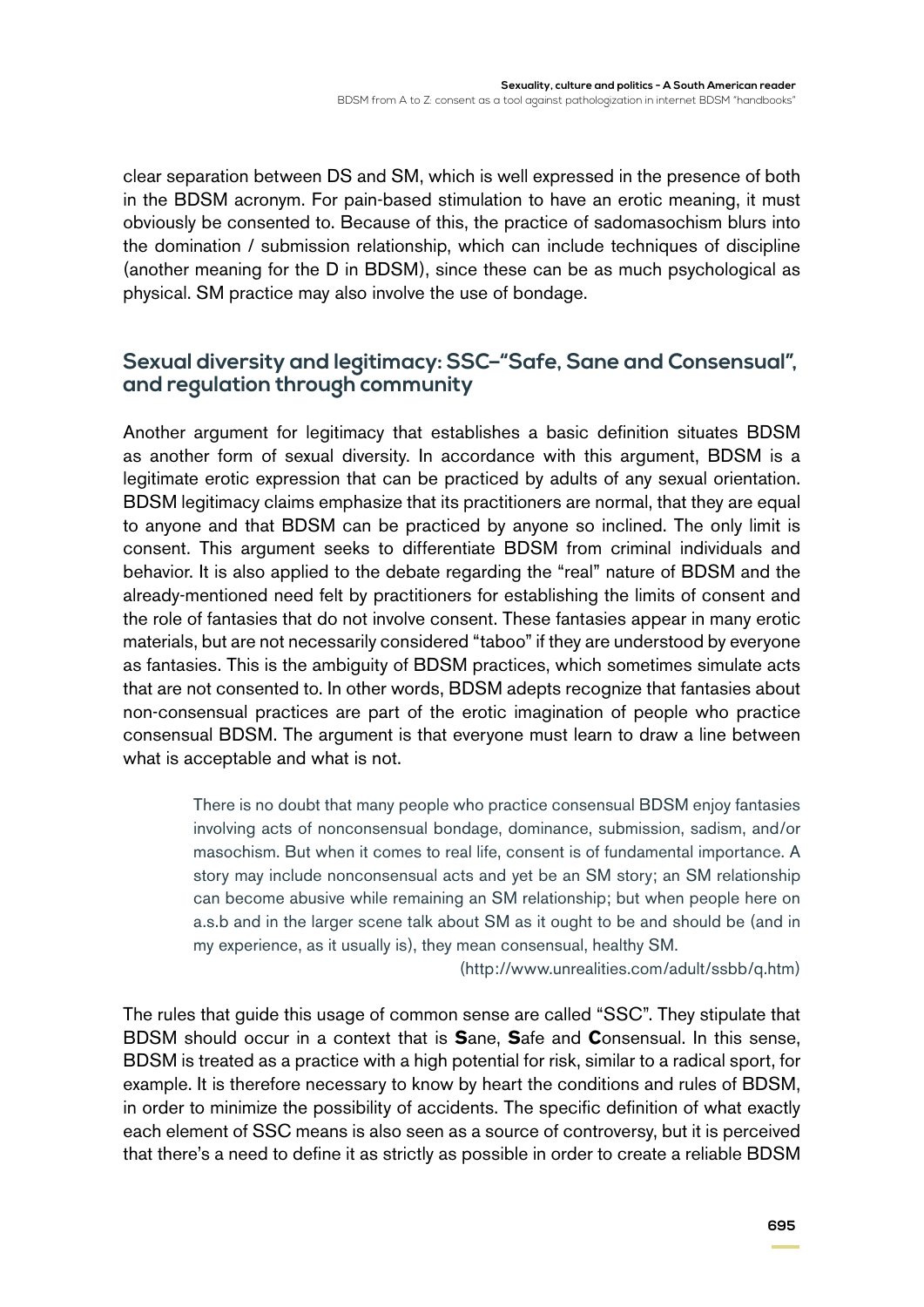experience. The concepts of sane, safe and consensual and their functions thus have slight variation, but are otherwise very homogeneous:

> Safe is knowing the techniques and worrying about the safety of items that are involved in what you're doing, and acting, then, according to this knowledge. (...)

> Sane is knowing how to differentiate between fantasy and reality. (...) It is also being able to distinguish between mental illness and health. One way to distinguish real mental illness from sanity is to observe if the behavior patterns of an individual cause problems in his life. Washing hands until the skin peels off or so frequently as to affect daily activities, for example, is a sign of mental illness. SM, like any other behavior, can be a sign of psychiatric problems. However, the vast majority of its practitioners consider that SM enriches their lives, including recognizing improvements in other areas of their lives.

> Consensual is to respect the limits imposed by each of the participants during the entire time. Consent is the fundamental, primary ingredient of SM. The difference between rape and sexual intercourse is consent. The difference between violence and SM is consent. The same behavior may be criminal without consent and very pleasant with consent. The parameters of control are agreed between those involved and the everyone's consent is necessary.

> > (http://www.desejosecreto.com.br/oquee/ncsf02.htm)

The knowledge required to practice BDSM, as well as the ability to distinguish between fantasy and reality, is identified as something necessary and legitimating.. The debate surrounding SSC, then, is about the role of violence in typical BDSM erotica. In fact, this "erotica of violence" is so present and by definition such a part of BDSM that consent is essential in order to actually differentiate BDSM from (sexual) violence. Consent therefore becomes the focal point for establishing BDSM as something legitimate and not pathological. Consent is, of course, complemented by the notion of physical and mental "well-beingness" that is expressed by Sane and Safe. If a practitioner feels emotionally and physically comfortable with his or her activities, then these can be considered legitimate. However, unlike consent, sanity and safeness are self-assessed criteria and their importance assumes a secondary place in discussions and arguments about BDSM legitimacy claims.

The components of SSC serve as a tool which the community of practitioners of BDSM uses to control its members. This control works more through exclusion than through punishment. SSC is a concise and efficient way to define a set of legitimate practices and individuals. Everything not in agreement with SSC is ruled out. However, it is essential to observe that there is not consensual agreement regarding specific applications of SSC.13 For example, on the need for dialogue and negotiation:

<sup>&</sup>lt;sup>13</sup> Perhaps one of the factors contributing to this conflicted perception is the nature of the lists and forums where the BDSM discourse is produced and debated. Virtual discussion groups are known for their "wars" and emotional exchanges of insults caused by disagreements (this is not a characteristic of BDSM forums and chats alone).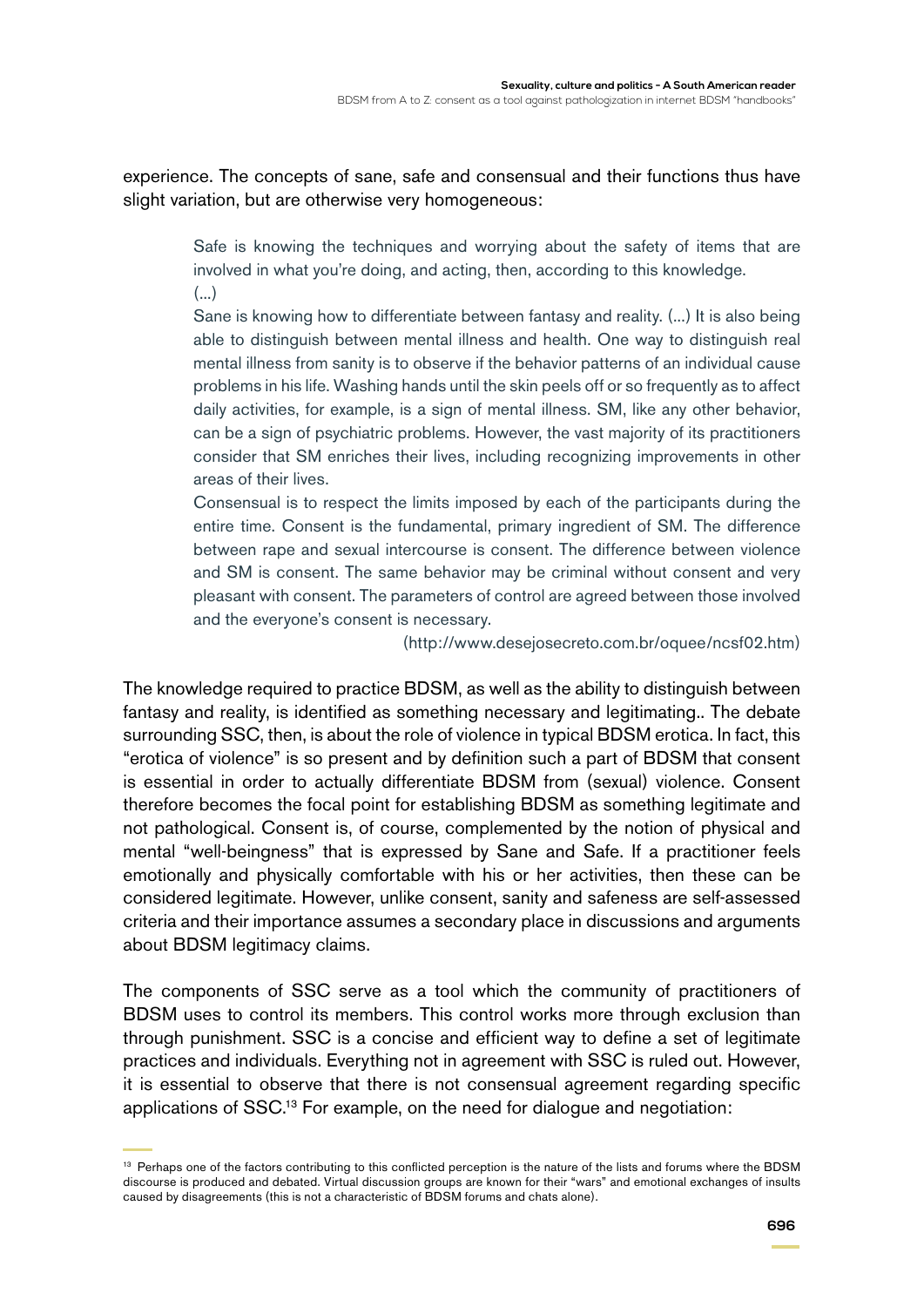There are some who feel that negotiating--talking--"ruins the momentum". The image they seem to have is of the lovers who need say no words; every touch, every action, is perfect. That's great when it happens, but it doesn't happen automatically. (<http://www.unrealities.com/adult/ssbb/b.htm>)

#### Another example can be found in discussions regarding the use of a safeword:

Not every SM player uses safewords. Some people into SM don't find them useful for the style of play they prefer; more straightforward communication suffices for them. Some partners find their need for a safeword gradually diminishes as they come to know each other better. Some people do SM in which the bottom doesn't \_want\_ to have a verbal escape route, for the duration of the scene. (This "no-safeword" play is also sometimes called "edge play.") One thing that you will learn about the BDSM scene is that styles vary wildly, and peoples' experiences are astonishingly diverse. [\(http://www.unrealities.com/adult/ssbb/c.htm](http://www.unrealities.com/adult/ssbb/c.htm))

In these arguments, consent becomes an effective tool with which to draw a clear line between marginality / pathology and "normality". It relies on a definition that can be understood even by people who are not interested in BDSM. There seems to be a pragmatic approach behind the whole controversy over consent because if certain lines are exceeded, BDSM legitimacy claims would be damaged. So the truth is that the debate on the SSC and other forms of BDSM sanctions are refinements of the primary ingredient of legitimacy: consent.

# **Categories of subjectivity**

BDSM "handbooks" discuss the causes and origins of BDSM erotic desire, but only in order to determine that the origin of a particular type of erotic preference is not known or cannot be clearly identified—much as is the case with heterosexual or homosexual desires. For instance, BDSM desires should not be associated with childhood abuse. This kind of argument demonstrates a more psychological / psychotherapeutic interpretation of sexual disorders. Also, the current classification criteria for mental illness used by psychiatrists make no reference to psychological processes or structures underlying the behavioral symptoms of a specific diagnosis (such as the psychoanalytical idea of neurosis. These criteria make possible arguments where a differentiation between a pathological behavior and another behavior that is connected to a lifestyle can be established. This is a maneuver that is central to BDSM legitimacy claims.

Legitimacy claims are thus strengthened if they avoid discussing the origins of BDSM preferences. Furthermore, BDSM is portrayed as a deep and meaningful psychological, emotional and even spiritual experience. BDSM can thus be analyzed as deeply influenced by a "laymen's psychology" when it expresses concern about the ability of its adepts to cope with what they see as the "powerful psychic forces" that can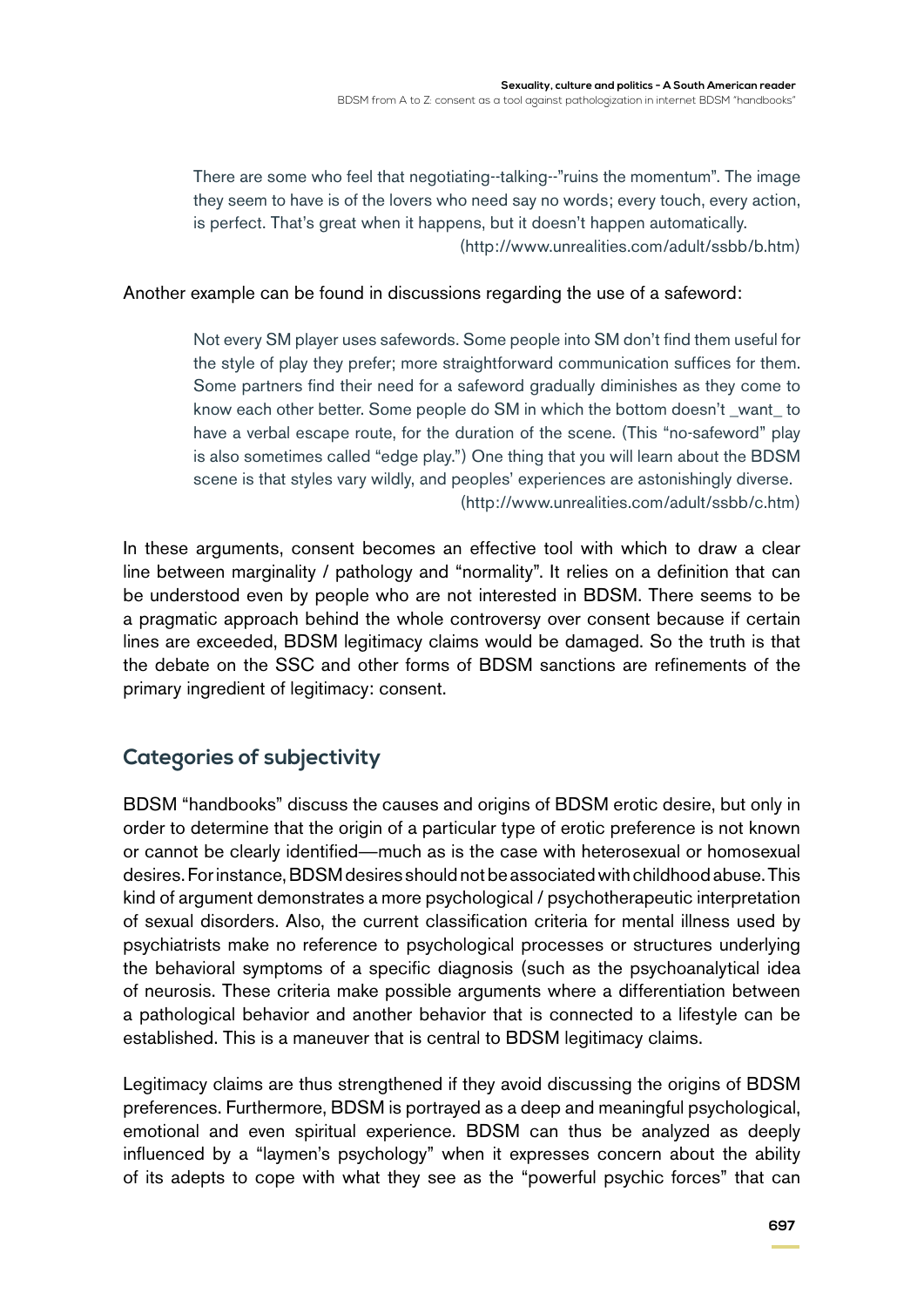be unleashed by BDSM activities, or the need for constant dialogue and reflection regarding the nature of these activities and the meaning of their connection to sexual fantasies (which often involve non-consensual fantasies).

> If you are worried about getting "too into SM", it means that you are sensitive to your spiritual and sexual development, which in itself means you have less to worry about. Trust your instincts. SM is nothing but opening up the the powerful energy within us all, and being willing to experience that energy with and through others; it is intimate and loving. Even a hard scene, involving ruthless domination and serious pain, is an act of love, and a very deep one at that; it takes a lot of trust and a strong connection between the people involved to create such a scene

> > (<http://www.unrealities.com/adult/ssbb/z.htm>)

These arguments for BDSM legitimacy demonstrate how its activities are understood as experiences requiring or leading to the development of a psychic / emotional predisposition that "awakens" its adepts to a higher level of consciousness or erotic awareness. This emphasis on the subjectivity of BDSM practitioners and on their communication is seen as a positive value in a morality system focused on the ability to express individual will. In these arguments, the inability to express sexual desires or to communicate said desires with one's partner is understood to be negative. The recommendation for deep selfreflection and self-analysis as a requirement for the practice BDSM is justified by the need to maintain security and appears in the following example:

> If you have issues around your personal sense of self-worth, and if you feel that being submissive (albeit perhaps an enticing idea) might serve to confirm and consolidate your negative self-image, you would do well to think hard about whether D/S play is for you at this stage of your life. The answer may well be "no." (And conversely, if you are considering topping someone who wants to submit because they deserve no better, you might consider whether you want a partner who thinks so little of themselves.) In general, it's imperative for everyone who does SM to look hard at their motivations and their boundaries, and to be clear on whether the SM (whatever form it may take) is self-actualizing or self-destructive.

> It may not be all black-and-white, either; there may be some particular activities or roles or words that will make you feel unsafe, scared, or worthless, and you may well want to avoid those activities/roles/words. That is exactly what negotiation is for; you have the right to do what feels good to you and avoid what does not, and you have the right to insist your partner respect your boundaries. (This goes for any relationship, of course, BDSM or no.) The discussion of "when do dom/sub relationships become excessive or abusive" is an ongoing one on s.s.b-b, and for good reason; it's an important topic. BDSM may at times be therapeutic, but it is in no sense a substitute for therapy.

> > [\(http://www.unrealities.com/adult/ssbb/e.htm](http://www.unrealities.com/adult/ssbb/e.htm))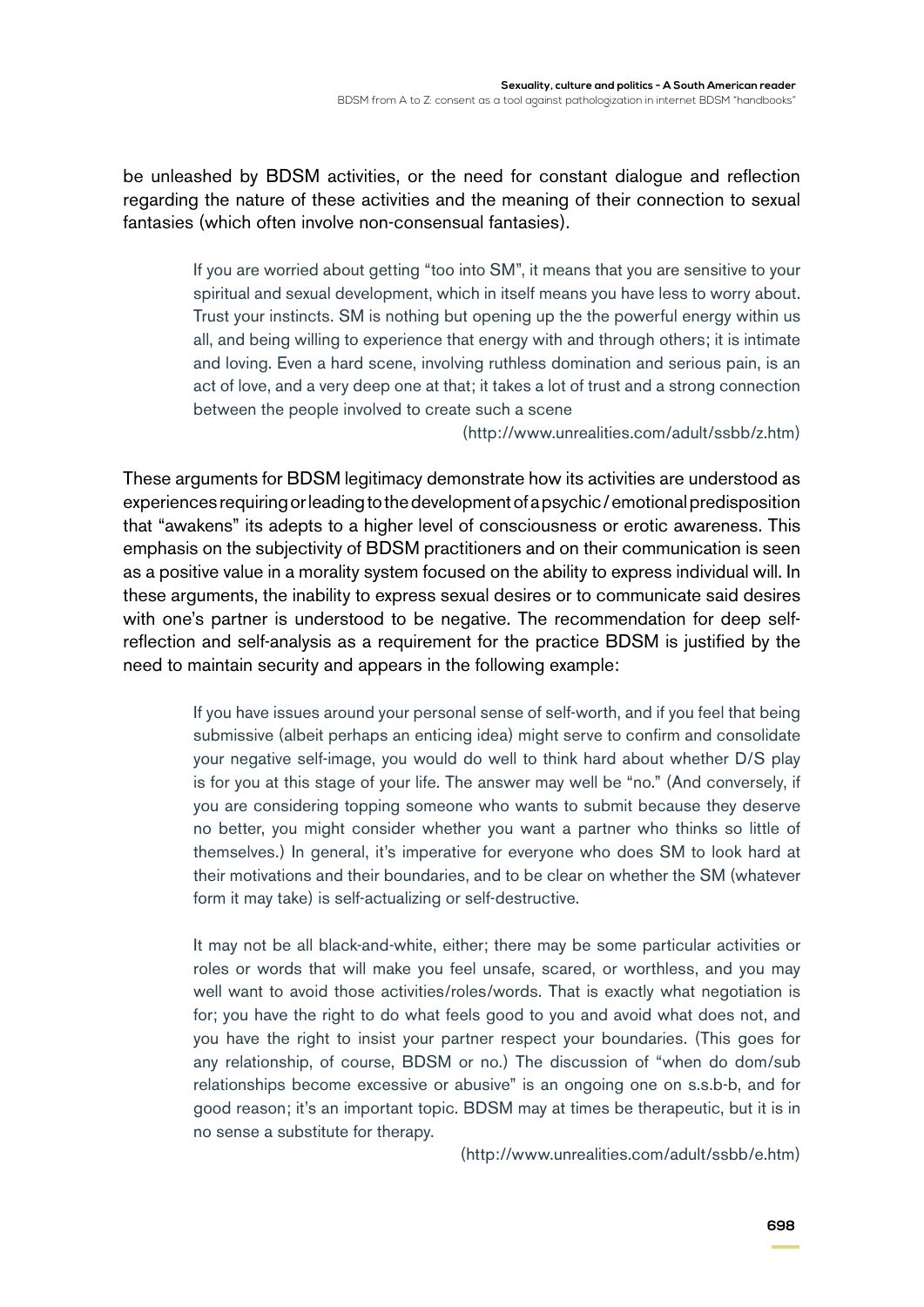# **BDSM and the psychiatric classification of sexual disorders**

Dialogue with mental health is constant in BDSM legitimacy claims. It appears in SSC through the idea of sanity, but especially with regards to the distinction between normal and pathological behavior. Medical classification of pathological sexuality is considered very important. However, the BDSM community does not clash with medicine: psychiatric classifications are addressed in order to legitimize BDSM practice. The internationally influential Diagnostic and Statistical Manual of Mental Disorders (DSM)<sup>14</sup> of the American Psychiatric Association is usually quoted to establish and clarify the difference between BDSM and behavior that would be understood as a mental disorder of a sexual nature, known in psychiatry as paraphilias.15 The current definitions of mental disorders seem satisfactory to the practitioners of BDSM.

> As more studies are being published, mainly in recent years, the medical community, including the portion devoted to mental health, is beginning to accept that SM is not only safe but is also a legitimate aspiration.

> According to the Diagnostic and Statistical Manual of Mental Disorders (DSM-IV), SM in itself is not a mental illness. The DSM-IV diagnostic criteria of both sadism and masochism states that SM only becomes a diagnostic dysfunction when:

> The fantasies, impulses or sexual behavior lead to clinically significant distress or impairment (for example, becoming mandatory, causing sexual dysfunction, requiring the participation of individuals without their consent, bringing legal complications or interfering in social relationships).

> In addition, the DSM-IV clearly distinguishes the non-pathological sexual behavior, stating that:

> A paraphilia should be differentiated from non-pathological use of sexual fantasies, behaviors or objects as a stimulus for sexual arousal.

> > (<http://www.desejosecreto.com.br/oquee/ncsf04.htm>)

However, BDSM's relationship with the scientific field is not an accepting one. It is understood that much of the prejudice and marginalization associated with BDSM practices are based on analysis taken from biased studies which address only the pathological side of—or rather pathological individuals associated with—BDSM. The traditional stigma of sexual perversion is, at the end of the day, what claims for BDSM legitimacy fight against.

<sup>14</sup> The section on mental disorders of the International Classification of Diseases of the World Health Organization is based on DSM.

<sup>&</sup>lt;sup>15</sup> The list of specific disorders refers to the traditional nineteenth century nomenclature of the perversions, including fetishism, zoophilia, pedophilia, exhibitionism, voyeurism, sexual sadism and sexual masochism. It is remarkable that homosexuality is absent from this list, given that it was a diagnostic category understood to be a perversion in the nineteenth century. Thanks to the gay movement, homosexuality has now become a legitimized behavior in the context of the APA's sexual diversity policy statement.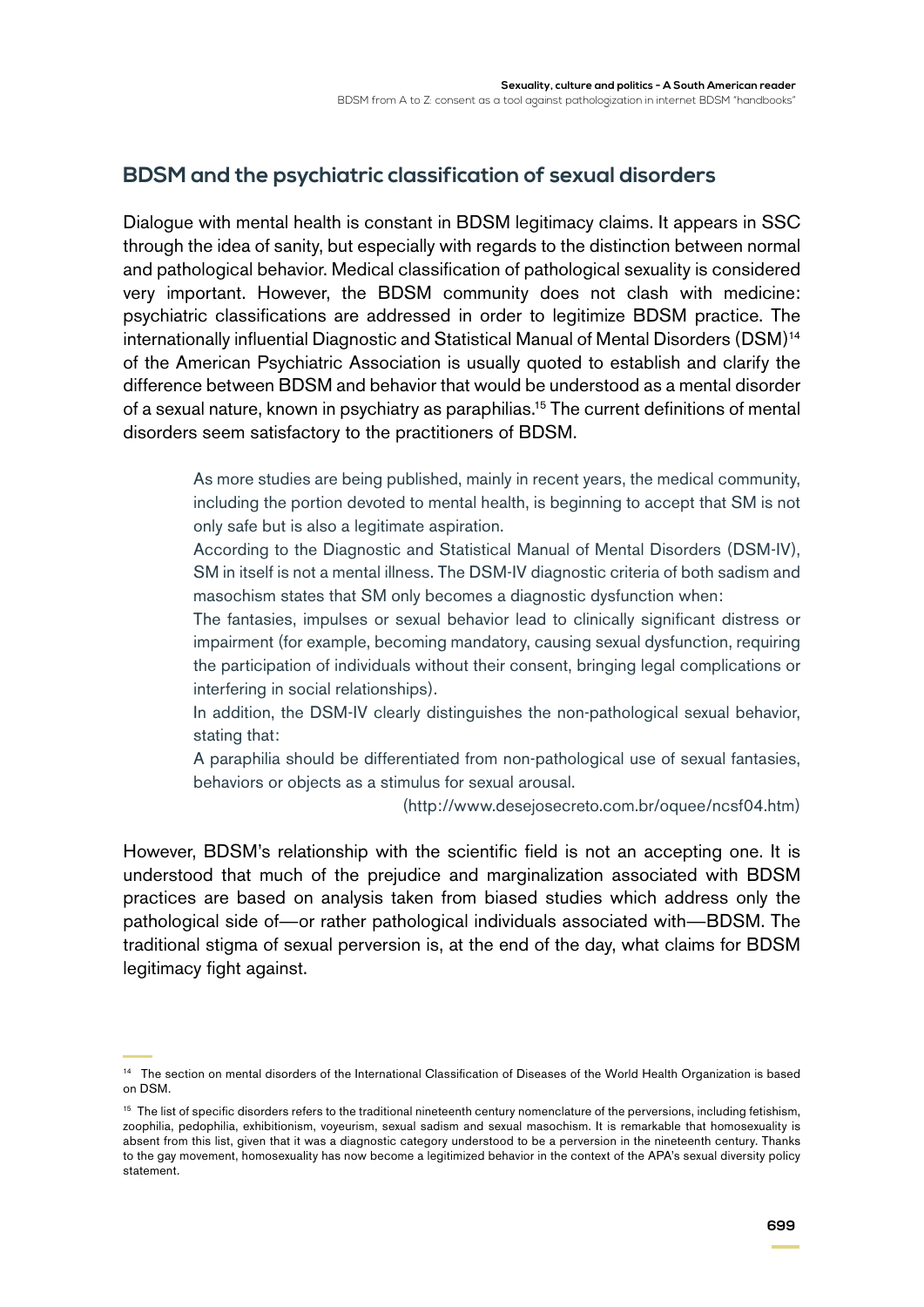Almost all the books written about SM and other alternative practices in this century have been written by psychologists and therapists (i.e. people outside the scene), and almost all have portrayed SM as a dangerous practice, indulged in only by "unhealthy" individuals. The reason? Healthy individuals weren't the subjects being studied; rather, the subjects were all seeking psychological treatment from the authors of the books! The "studies" completely ignored the many many well-adjusted, happy people who were also into SM. It's easy to conclude SM is harmful when your only experience is with psychologically maladjusted SM people, and when you aren't interested in presenting a balanced view (as few authors are--psychologists can be as sexually judgmental as anyone).

(<http://www.unrealities.com/adult/ssbb/v.htm>)

Psychiatry's current criteria utilize the idea of suffering or mental disability in social interactions to diagnose mental disorder in an individual. This is a mandatory criterion. A parallel can be drawn between it and the arguments about well-being and physical and emotional safety in BDSM legitimacy claims:

> More recent events in the psychiatric community have shown a change in opinion about SM. The Diagnostic and Statistical Manual of Psychiatric Conditions is a document produced by the American Psychiatric Association. The DSM-III, published in the late '80s, classified "sexual sadism" and "sexual masochism" as disorders for which treatment was recommended. The APA, in the DSM-IV, reclassified SM as \_not\_ necessarily a disorder, unless the practice of the SM produces clinically significant ongoing emotional trauma, or leads to death, serious injury, or disability. The DSM-IV is recognition by the therapeutic community that SM can be practiced in a psychologically healthy way. Specifically, \_DSM IV\_, © \*1994\*, page 529, §302.83, "sexual masochism": Classed as a paraphilia, not a disorder, lacking negative implications unless "the fantasies, sexual urges, or behaviors cause clinically significant distress or impairment in social, occupational, or other important areas of functioning." Sexual sadism is discussed 2 pages later, §302.84, with similar qualifications.

> > (<http://www.unrealities.com/adult/ssbb/v.htm>)

Arguments about consent are more common in BDSM debates than about well-being, however. The definition of "legitimate" BDSM mainly revolves around the idea of a consensual sexual act. In the dialogue with psychiatry, however, health considerations mover to the fore and arguments revolve around the healthy relationships that BDSM practitioners have with their desires. By using the criteria of well-being, BDSM practitioners can demonstrate how definitions of sexual disorder cannot be applied to them and their activities, since they are not under psychological stress (excluding the suffering caused by prejudice) and still maintain their capacity for social interaction. What both BDSM arguments and psychiatry have in common in the use of their categories is that they are creating a new distinction between pathological sexual behavior and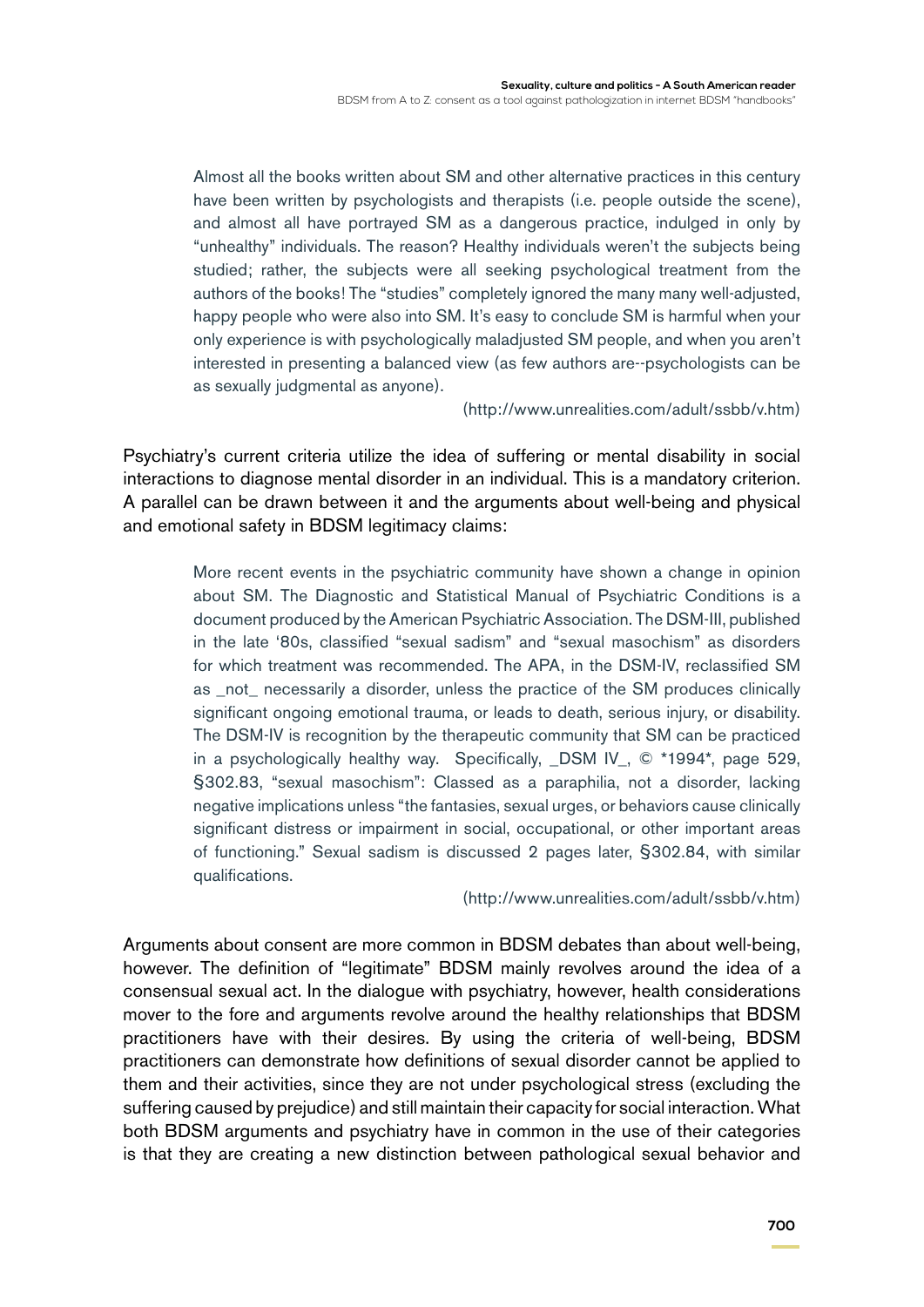the free expression of sexuality, even if it is a "different" sexuality. BDSM legitimacy acknowledges that pathological behavior can be found in some BDSM practitioners. These cases are not considered to be healthy or legitimate, however. Such people are not even perceived as part of the BDSM community: they are something else. They are subjects of psychiatric inquiry, as in case of pedophilia (which because it is sex with children, who cannot consent, is non-consensual) or non-consensual or simulated Sexual Sadism Disorder. The idea is this: BDSM desire is not pathological; the way a given subject relates to it and puts it into practice is what determines his or her mental health.

# **Final Considerations**

BDSM practitioners propose to reform the values assigned to their sexual behaviors, demonstrating a desire to legitimate their practices. This can be observed in their efforts to censure contents that would make these practices unacceptable, most particularly elements of violation. Violence is then subjected to a compromising and non-threatening interpretation, through which BDSM can be understood as a sexual activity that improves the well-being of its adepts and enhances their pleasure. The purge of pathological features from BDSM activities thus redefines the ethical and moral concepts they trigger. In respect to pathological forms of sexuality BDSM boundaries are reinforced and clearly demarcated. It is thus possible to achieve legitimacy by asserting that BDSM manifestations are not pathological.

BDSM legitimacy claims coincide with typical ideas about sexuality politics rather than with anomalous manifestations of sexual activities. The affirmation of the political autonomy of the identities associated with BDSM behavior mirrors a process of negotiation between the original definition of these phenomena by the psychology (which had previously classified them as deviant) and the interests of those who are identified by these medical descriptions, but who long to be freed from association with criminality and pathology. This process of negotiation is evident in the use of such concepts as "consent", "will" and "choice", which are defining criteria in psychiatry. BDSM legitimacy claims, as they appear on the internet, are in frank and open debate with medical conceptions about sexuality.

Analysis of the arguments used in this discourse indicates a need to "tame" the violent content of BDSM practices. Such "domestication" takes place mainly through the assertion that these erotic activities are non-subversive in nature. Practitioners also y emphasize individual self-control and adherence to rules that are extensively debated by the group and which are based on the notion of consent as an element of distinction from criminal behaviors (which are non-consensual). These concepts seem to be at the root of what Gregori (2004) called a "politically correct eroticism." Gregori writes in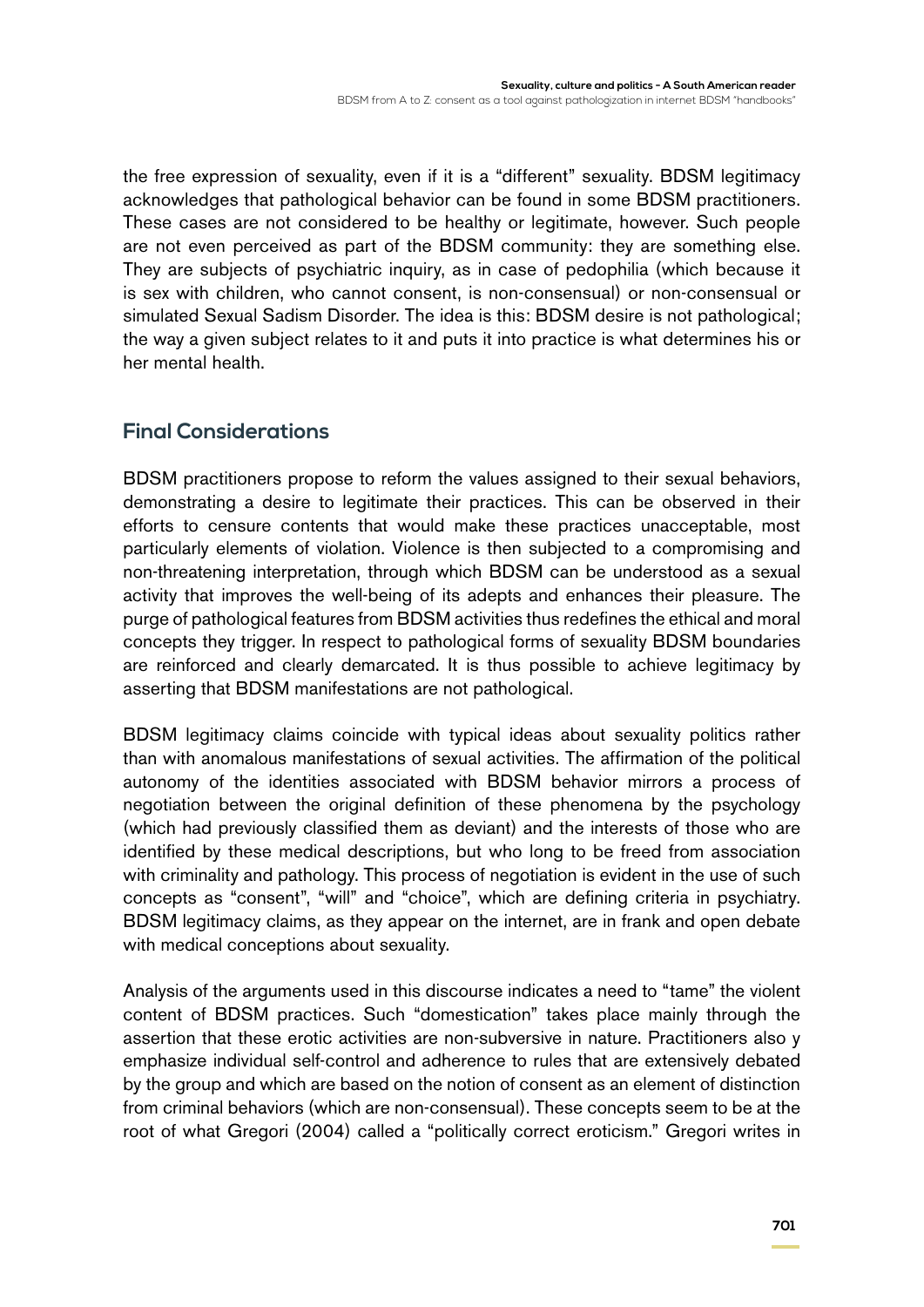the context of the gender studies<sup>16</sup> and investigates the relationship between eroticism and violation in the "new forms of eroticism" that value a quest for pleasure, fun and better self-esteem. These goals are often achieved through pedagogic exercises, sexual stimulation techniques, "sex toys" and other erotic fantasies. The author sees these practices as a pragmatic approach to sexual function and believes that this sexual ideal changes the role of violence within sexual practices.17

On the one hand, in theses discourses one finds a domestication and neutralization of the sense of violation in the meaning of the erotic, operated by the effort of integration (as opposed to subversion) in the presentation of products and techniques for sexual performance. This is related to the idea of a bodily "gymnastics" in the use of sexuality, were one engages in sex in order to strengthen one's "self". Moreover, by making violence less visible in the erotic field, efforts to ensure its politically correct exercise are strengthened. This invisibility process is executed by a notion of consent that is mainly articulated with sadomasochist fantasies. A perfect example of the application of "pragmatism" to the erotic, these practices mobilize consent as an act of will. The meaning of pornography then moves away from the traditional notion of the obscene and subversive, being replaced by the "concept of sexual practice as a body technology which aims to strengthen individual self-esteem." (Gregori, 2004: 254) In this context, parts of the phenomena that were previously regarded as perversions or disorders of sexual behavior—that is, phenomena that were defined as being purely sexual—begin to be considered as political in nature: i.e., as a lifestyle, a "sexual option", a sub-culture or the representative of a political minority.

It is the presence of the ideal of equality, of respect for other's opinions, which unifies the various activities covered by BDSM. Respect for another's rights also rule consent, demonstrating how BDSM adepts perceive the need to legitimize themselves and their activities to society. This attempt to accommodate different points of view is associated with the diffusion of egalitarian ideals, already typical of the political arena, in the field of representations about sexuality. Consent is a concept which ensures that the limits of individual rights are not exceeded. It is the main way to fight against prejudice and marginalization. It can be observed that the issue of consent has crystallized in BDSM legitimacy claims as the tool capable of establishing a distinction between legitimate and illegitimate, between healthy and sick. The subversive element is thus stripped from the erotic: what is erotic cannot be subversive, and what is subversive cannot be erotic. In this manner, the transformations in conceptions of sexuality that occurred in the twentieth century can be significantly perceived in debates regarding BDSM. The reform of notions about sexual behavior that developed in twentieth century sexology has had great diffusion into the social fabric. Béjin (1987) speaks of a resonance

<sup>&</sup>lt;sup>16</sup> Judith Butler, Gayle Rubin and Carol Vance are her main interlocutors.

<sup>&</sup>lt;sup>17</sup> Bataille (2004) is an exemplary author that explains the connection between the erotic and violence / violation, revealing contents of transgression (social and individual) in eroticism.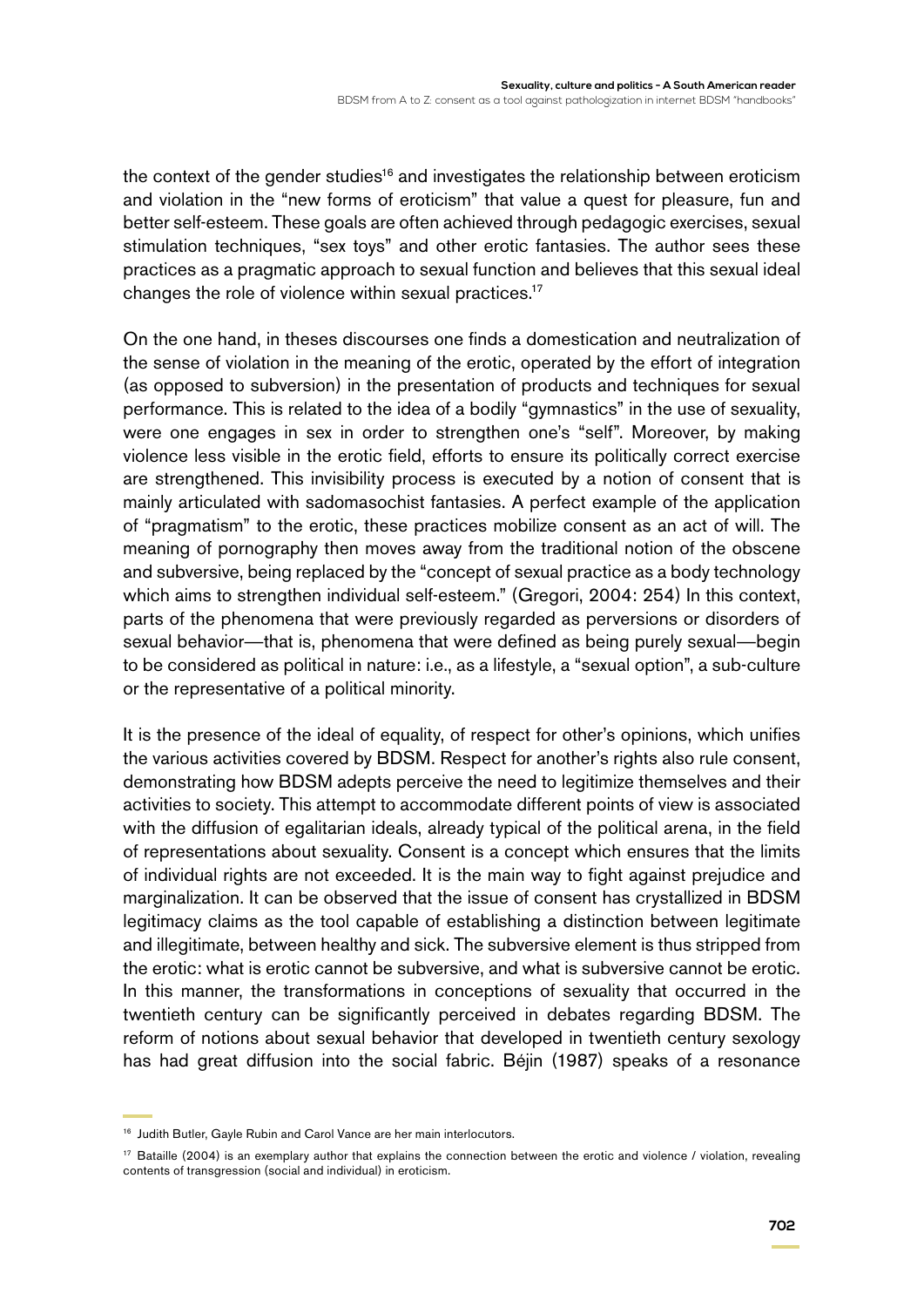between the "sexology problem" and the "sexual aspirations" of modern individuals. In discussing the idea of "sexual democracy", Béjin (1982) describes a sexuality that is instigated to refine its processes in order to maximize erotic results, utilizing a rational calculation of the use of pleasure. For Béjin, these ideas about sexuality refer to the body / spirit dualism, which operates with ascetic designs and which preaches the rational use of the body and its pleasures on one level while, on another level, instigating a hedonistic and sensualist sexual satisfaction. Masturbation is a canonical form in this ideal of sexuality, in which subjects can understand the various forms of sex as variants of the masturbatory act itself. The function of the "other" (the partner) is thus only to enhance individual excitement. Because of this there can be a regular exchange between different forms of expression of sexuality on the common grounds of a selfsexuality, especially in the passage from hetero- to homosexuality<sup>18</sup>. It is this set of ideas that Béjin calls "sexual democracy."

The perception that BDSM is an enriching (one could say empowering) sexual, intellectual and spiritual experience refers to the understanding of BDSM practices as a means of achieving a higher plateau of pleasure and sexual efficiency—a unique and distinct plateau of pleasure, actually. Moreover, this hedonist ideology is marked by the notion that everyone has the right to enjoy their pleasures. These equal rights in opportunities to achieve pleasure merge with the argument that BDSM is accessible to any person, of any sexual orientation. There remains an underlying significant element: there is no moral condemnation of the practices involved in BDSM. "Immoral" is not taking into account the wishes (and pleasures) of the other. In the case of consent, it is immoral to disrespect the other's desire to not participate. Pleasure rights are guaranteed by the rationalization of sexual activity that takes place through the ideals of communication and the expression of individual will. They are so necessary that they become a barrier to the maximization of pleasure. On the one hand, great pleasure can be achieved through the expression of desire and will, but on the other hand, respecting another's consent may become an impediment to this hedonistic ideal.

In BDSM, this element becomes clear in the limits consent places upn violent erotic fantasies. Behind this contradiction lies the real theme that is contained within the moral code expressed by BDSM: the appreciation of a human nature that is credited with being able to perceive internal emotional processes in order to fully express sexual desires and enjoy them with a partner. This is an ideal model of personhood, of subjects that can be masters of their own actions—and are therefore capable of rationality and consent—,who can also perform self-examination and self-criticism and have a strong ability to dialogue with others. This model implies an understanding of human beings as endowed with individual will and a "powerful" sexual energy that can be rightly or wrongly channeled, lost and atrophied, or exercised and developed.

<sup>&</sup>lt;sup>18</sup> However, Béjin admits that there is not an equal replacement between all the different forms of "sexual catalysts" and one shouldn't consider them equivalent in function.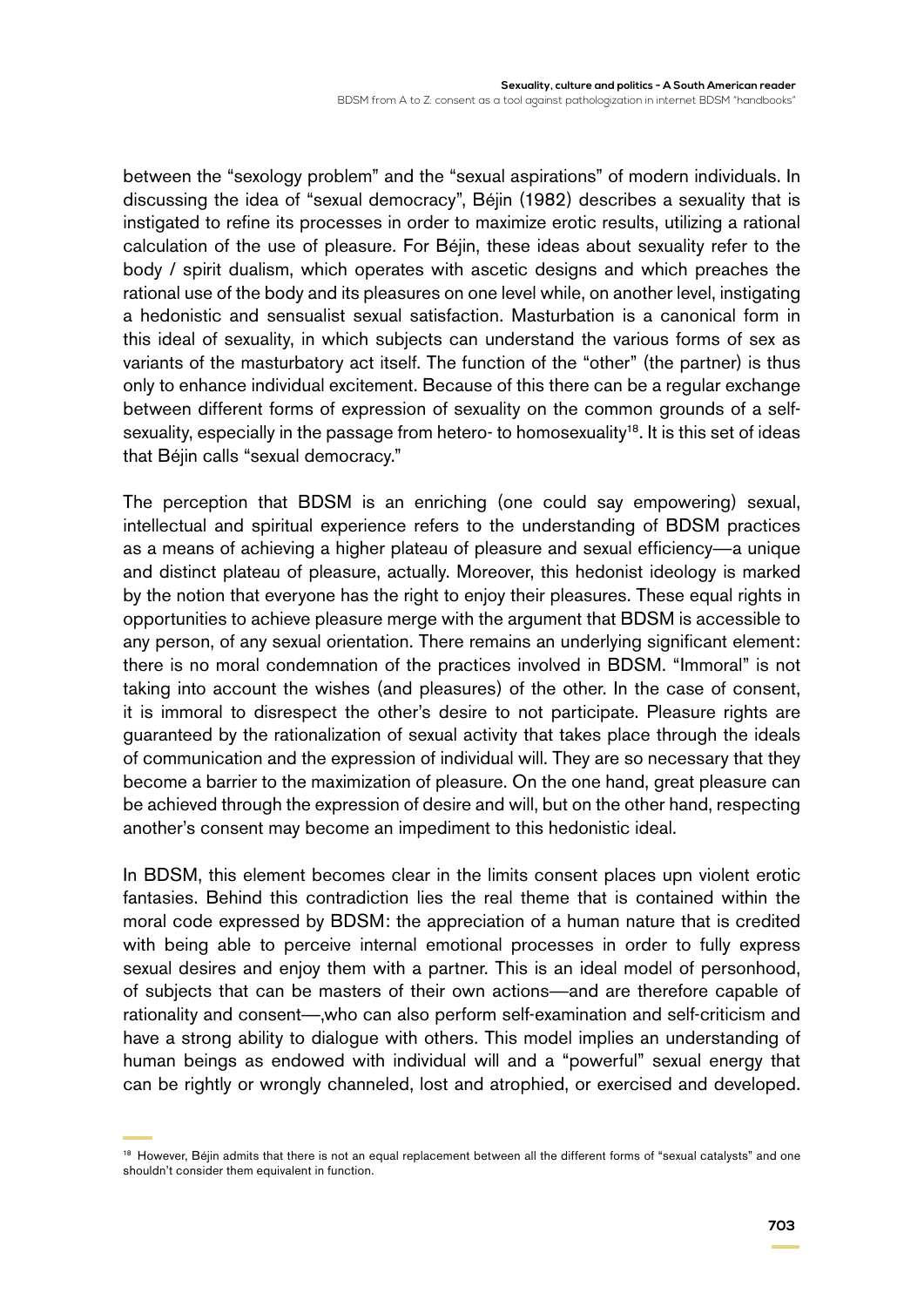This is a naturalistic conception of sexuality which lies in stark contrast to the ideals of rationality and discipline implicated by the rules of "BDSM play". The importance given to the ability of expressing desire thus becomes second only to the condemnation of disrespect for another's desire. Consent, then, can be seen as an indispensable articulation tool in this moral system. It is not so much an element of social legitimacy, but an ethical attribute that needs to be exercised in the BDSM practice.